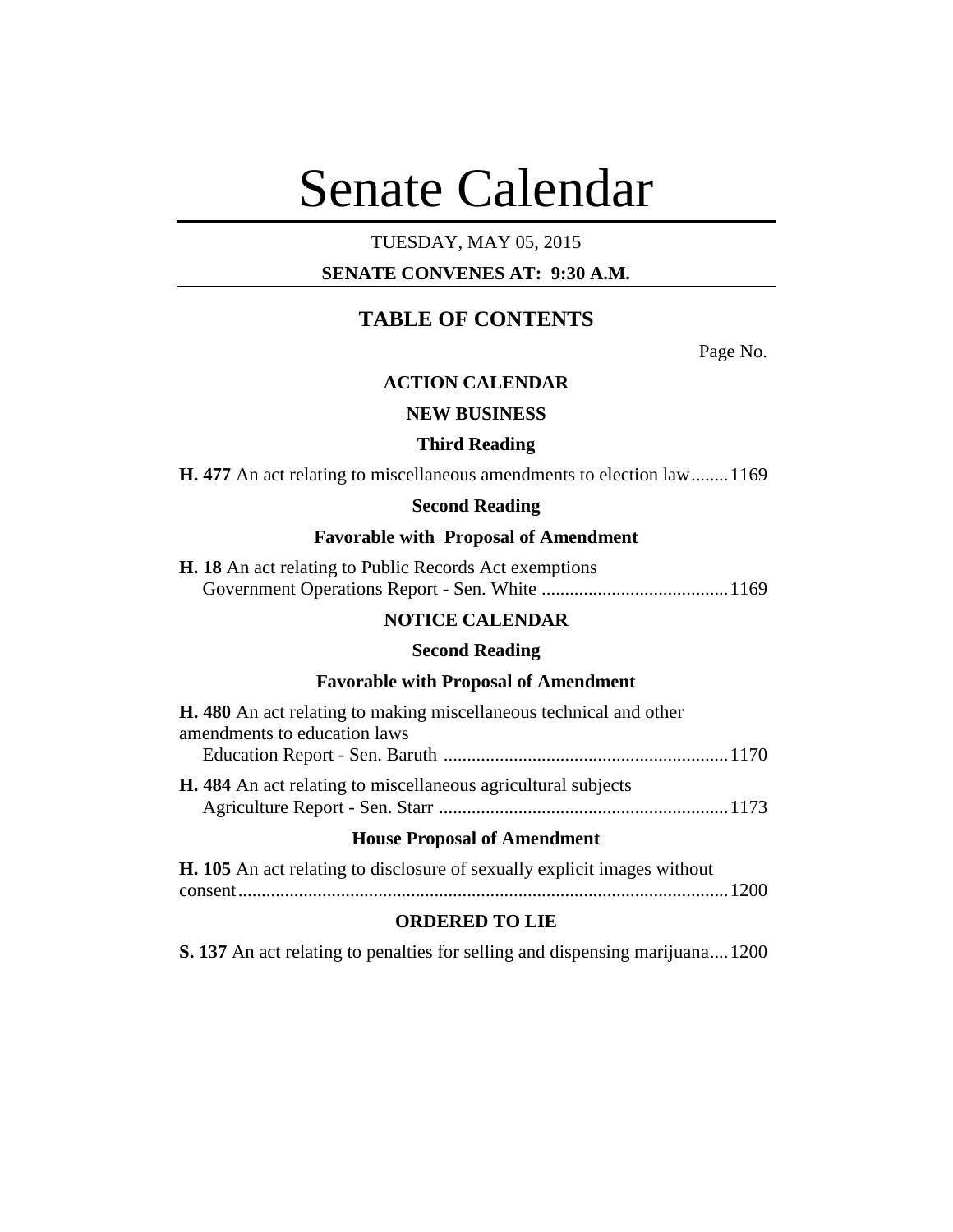#### **ORDERS OF THE DAY**

# **ACTION CALENDAR NEW BUSINESS Third Reading**

#### **H. 477.**

An act relating to miscellaneous amendments to election law.

#### **Second Reading**

#### **Favorable with Proposal of Amendment**

#### **H. 18.**

An act relating to Public Records Act exemptions.

# **Reported favorably with recommendation of proposal of amendment by Senator White for the Committee on Government Operations.**

The Committee recommends that the Senate propose to the House to amend the bill by striking out Sec. 21 and the reader assistance thereto in their entirety and inserting in lieu thereof the following:

\* \* \* Presentence and Preparole Reports; Supervision History \* \* \*

Sec. 21. 28 V.S.A. § 204 is amended to read:

§ 204. SUBMISSION OF WRITTEN REPORT; PROTECTION OF RECORDS

\* \* \*

(d) Any presentence report, pre-parole preparole report, or supervision history prepared by any employee of the Department in the discharge of the employee's official duty, except as provided in subdivision 204a(b)(5) and section 205 of this title, is privileged confidential and shall not be disclosed to anyone outside the Department other than the judge or the Parole Board, except that the court or Board may in its discretion permit the inspection of the report or parts thereof by the State's Attorney, the defendant or inmate, or his or her attorney, or other persons having a proper interest therein, whenever the best interest or welfare of the defendant or inmate makes that action desirable or helpful. Nothing in this section shall prohibit the Department for Children and Families from accessing the supervision history of probationers or parolees for the purpose of child protection.

\* \* \*

(Committee vote: 5-0-0)

(For House amendments, see House Journal for March 10, 2015, page 371 and March 11, 2015, page 378)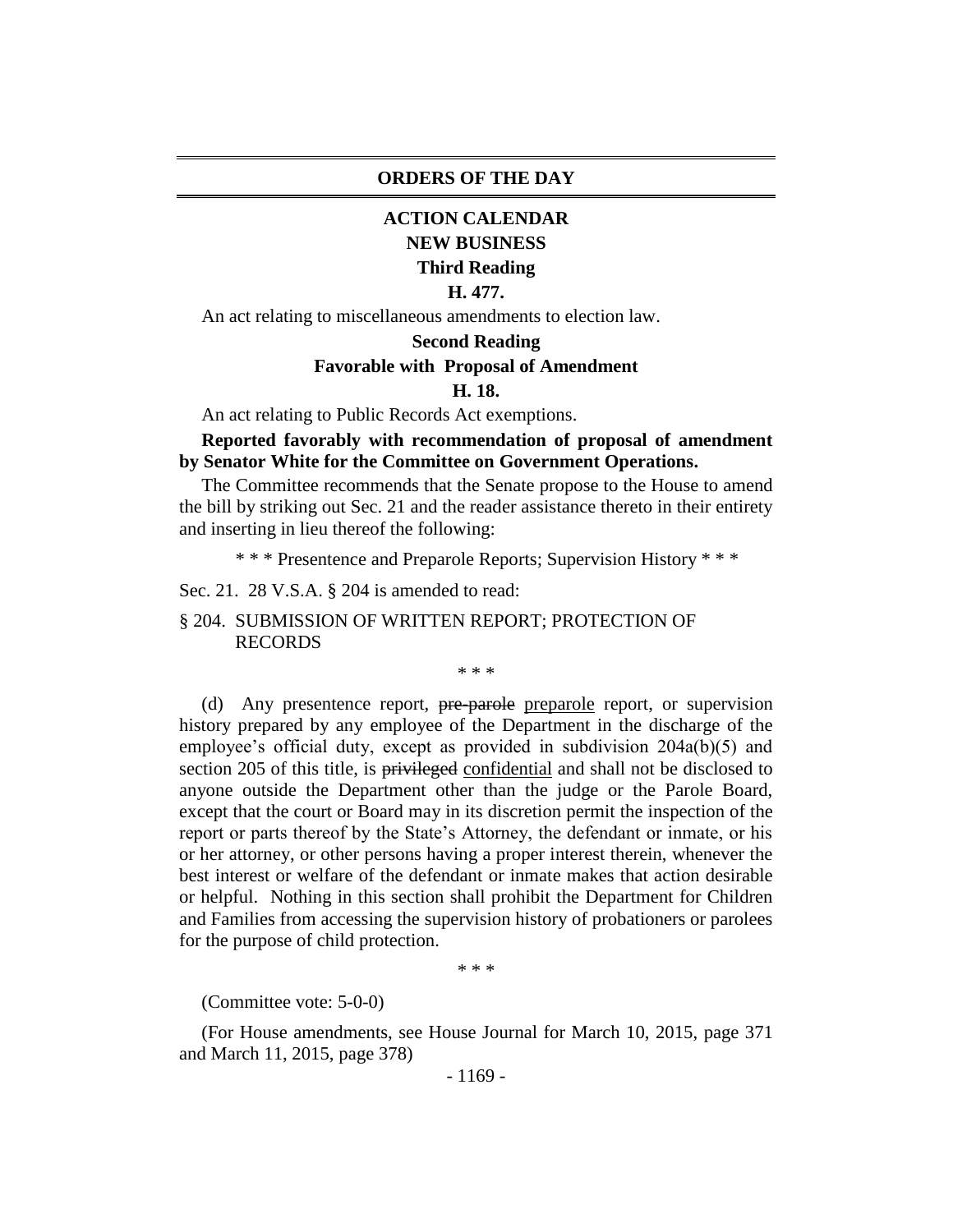# **NOTICE CALENDAR Second Reading**

#### **Favorable with Proposal of Amendment**

#### **H. 480.**

An act relating to making miscellaneous technical and other amendments to education laws.

#### **Reported favorably with recommendation of proposal of amendment by Senator Baruth for the Committee on Education.**

The Committee recommends that the Senate propose to the House to amend the bill by striking out all after the enacting clause and inserting in lieu thereof the following:

\* \* \* Elementary Education; Prekindergarten \* \* \*

Sec. 1. 16 V.S.A. § 11(a)(3) is amended to read:

(3) "Elementary education" means a program of public school education adapted to the needs of students in prekindergarten, kindergarten, and the first six grades.

\* \* \* School Boards; Designation; Technical Correction \* \* \*

Sec. 2. 16 V.S.A. § 563(31) is amended to read:

(31) Subject to the requirements of section 571 of this title, may enter into contracts with other school boards to provide joint programs, services, facilities, and professional or other staff. Nothing herein shall be construed to permit the designation by a school district that does not maintain a secondary school of another school district's secondary school as the secondary school of the district.

\* \* \* Sight and Hearing Testing; Equipment \* \* \*

Sec. 3. REPEAL

16 V.S.A. § 1421 (sight and hearing testing equipment) is repealed.

\* \* \* Vermont State Colleges; Technical Correction \* \* \*

Sec. 4. 16 V.S.A. § 2179 is amended to read:

#### § 2179. NONAPPLICABILITY OF CERTAIN STATUTES

Except as expressly provided in this chapter, the Corporation, its officers and employees shall not be governed by:

\* \* \*

- 1170 -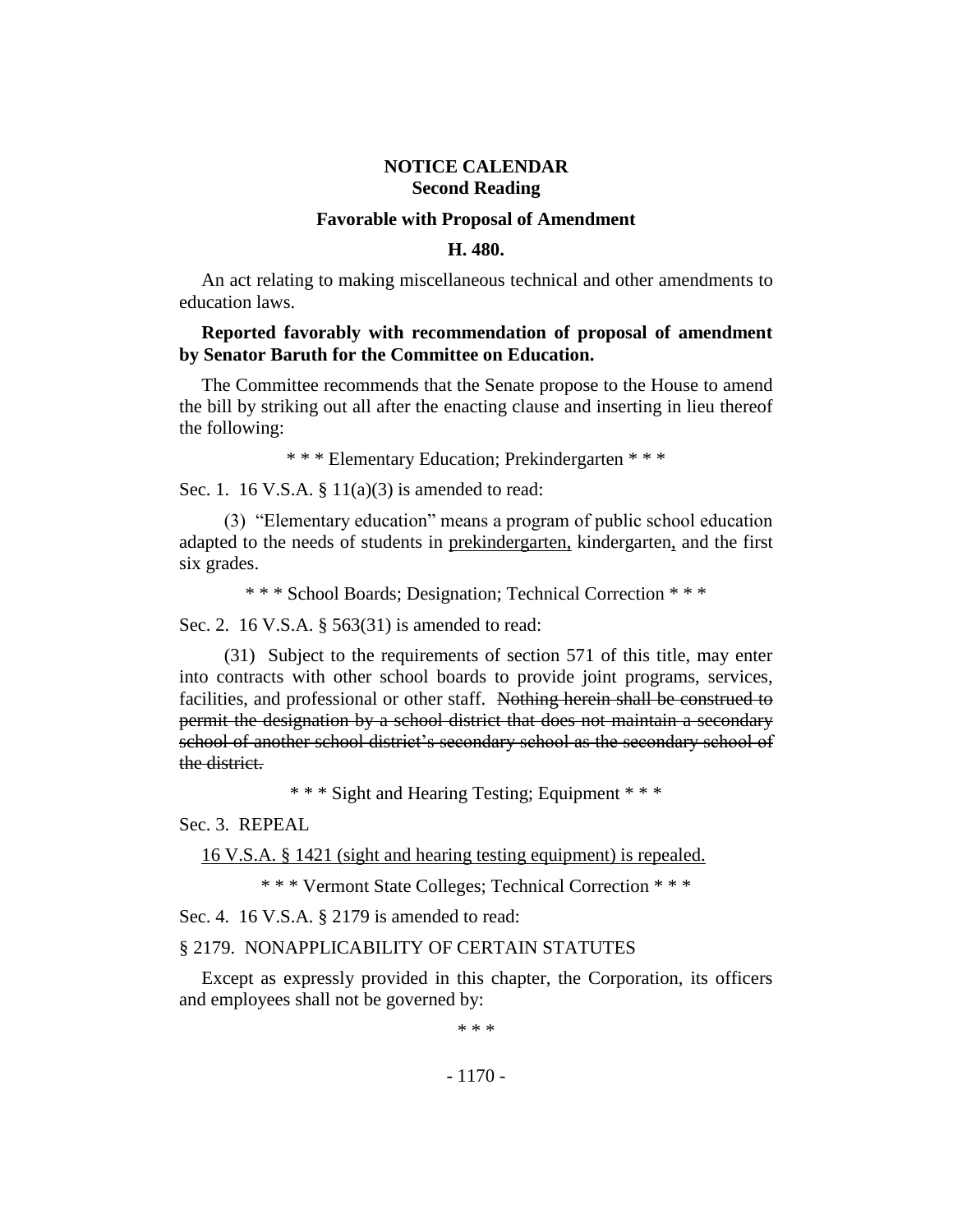(9) 21 V.S.A.  $\frac{8}{9}$  342(d)(c), dealing with required written employee authorization before an employer may pay wages through electronic funds transfer or other direct deposit systems to a checking, savings, or other deposit account maintained by the employee within or outside the State.

\* \* \* Tiered System of Supports \* \* \*

Sec. 5. 16 V.S.A. § 2902 is amended to read:

# § 2902. EDUCATIONAL SUPPORT SYSTEM TIERED SYSTEM OF SUPPORTS AND EDUCATIONAL SUPPORT TEAM

(a) Within each school district's comprehensive system of educational services, each public school shall develop and maintain an educational support system for students who require additional assistance in order a tiered system of academic and behavioral supports for the purpose of providing all students with the opportunity to succeed or to be challenged in the general education environment. For each school it maintains, a school district board shall assign responsibility for developing and maintaining the educational support system tiered system of supports either to the superintendent pursuant to a contract entered into under section 267 of this title or to the school principal. The educational support system school shall provide all students a full and fair opportunity to access the system of supports and achieve educational success. The tiered system of supports shall, at a minimum, include an educational support team and a range of support and remedial services, including, instructional and behavioral interventions, and accommodations that are available as needed for any student who requires support beyond what can be provided in the general education classroom, and may include intensive, individualized interventions for any student requiring a higher level of support.

(b) The educational support system tiered system of supports shall:

(1) Be integrated to the extent aligned as appropriate with the general education curriculum.

(2) Be designed to increase enhance the ability of the general education system to meet the needs of all students.

(3) Be designed to provide students the support needed necessary supports promptly, regardless of an individual student's eligibility for categorical programs.

(4) Provide clear procedures and methods for addressing student behavior that is disruptive to the learning environment and include educational options, support services, and consultation or training for staff where appropriate. Procedures may include removal of a student from the classroom or the school building for as long as appropriate, consistent with state and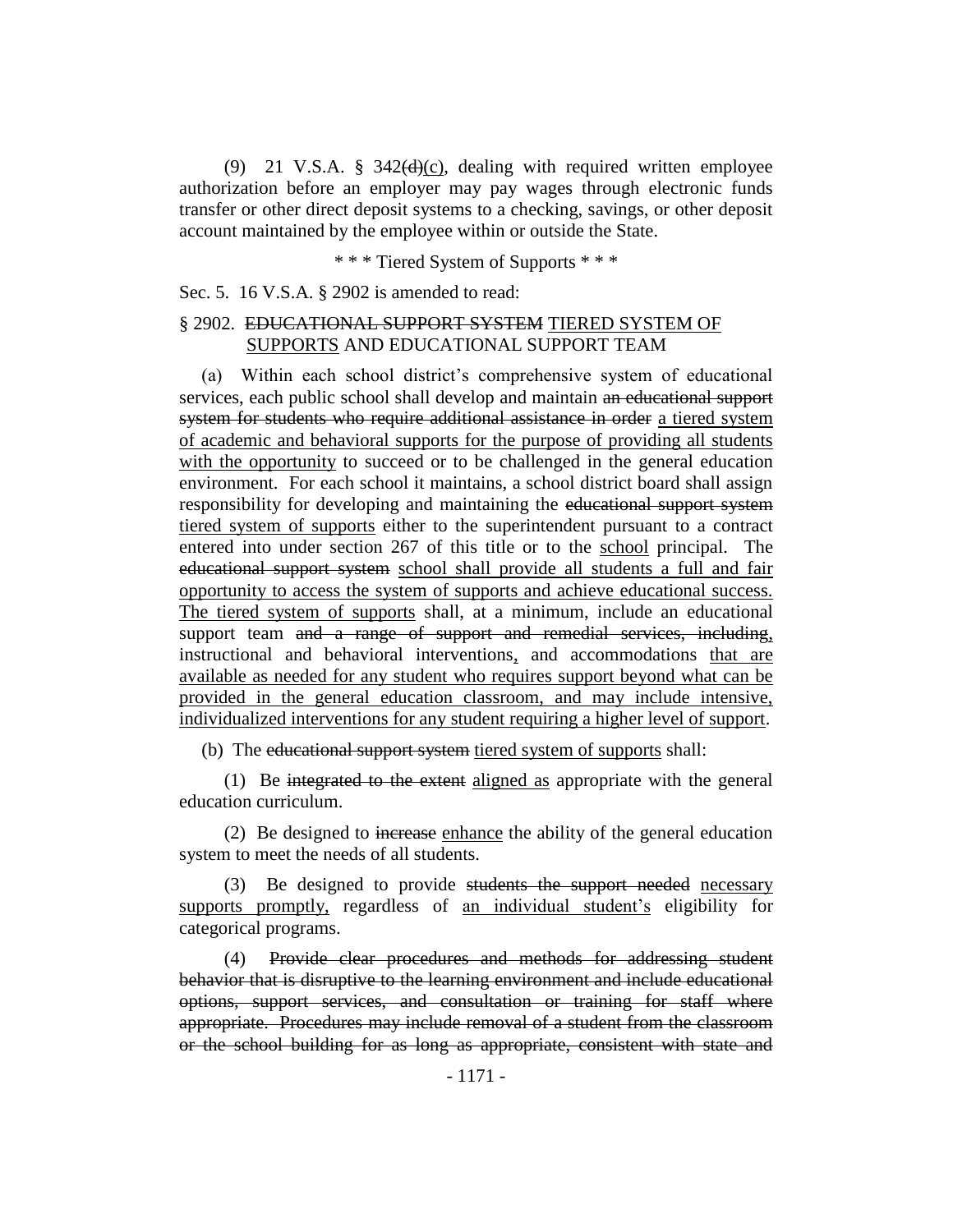federal law and the school's policy on student discipline, after reasonable effort has been made to support the student in the regular classroom environment Seek to identify and respond to students in need of support for at-risk behaviors and to students in need of specialized, individualized behavior supports.

(5) Ensure Provide all students with a continuum of evidence-based and research-based behavior practices that teach and encourage prosocial skills and behaviors schoolwide.

(6) Promote collaboration with families, community supports, and the system of health and human services.

\* \* \*

\* \* \* Small School Support; Outdated References \* \* \*

Sec. 6. REPEAL

16 V.S.A. § 4015(d) (small school support; references to two repealed provisions) is repealed.

\* \* \* Education Fund; Technical Correction \* \* \*

Sec. 7. 16 V.S.A. § 4025 is amended to read:

#### § 4025. EDUCATION FUND

(a) An Education Fund is established to comprise the following:

\* \* \*

(4) Revenue from the electric generating plant education property tax under 32 V.S.A. § 5402a. [Repealed.]

\* \* \*

\* \* \* Effective Date \* \* \*

Sec. 8. EFFECTIVE DATE

This act shall take effect on July 1, 2015.

(Committee vote: 5-0-1)

(For House amendments, see House Journal for March 20, 2015, page 612)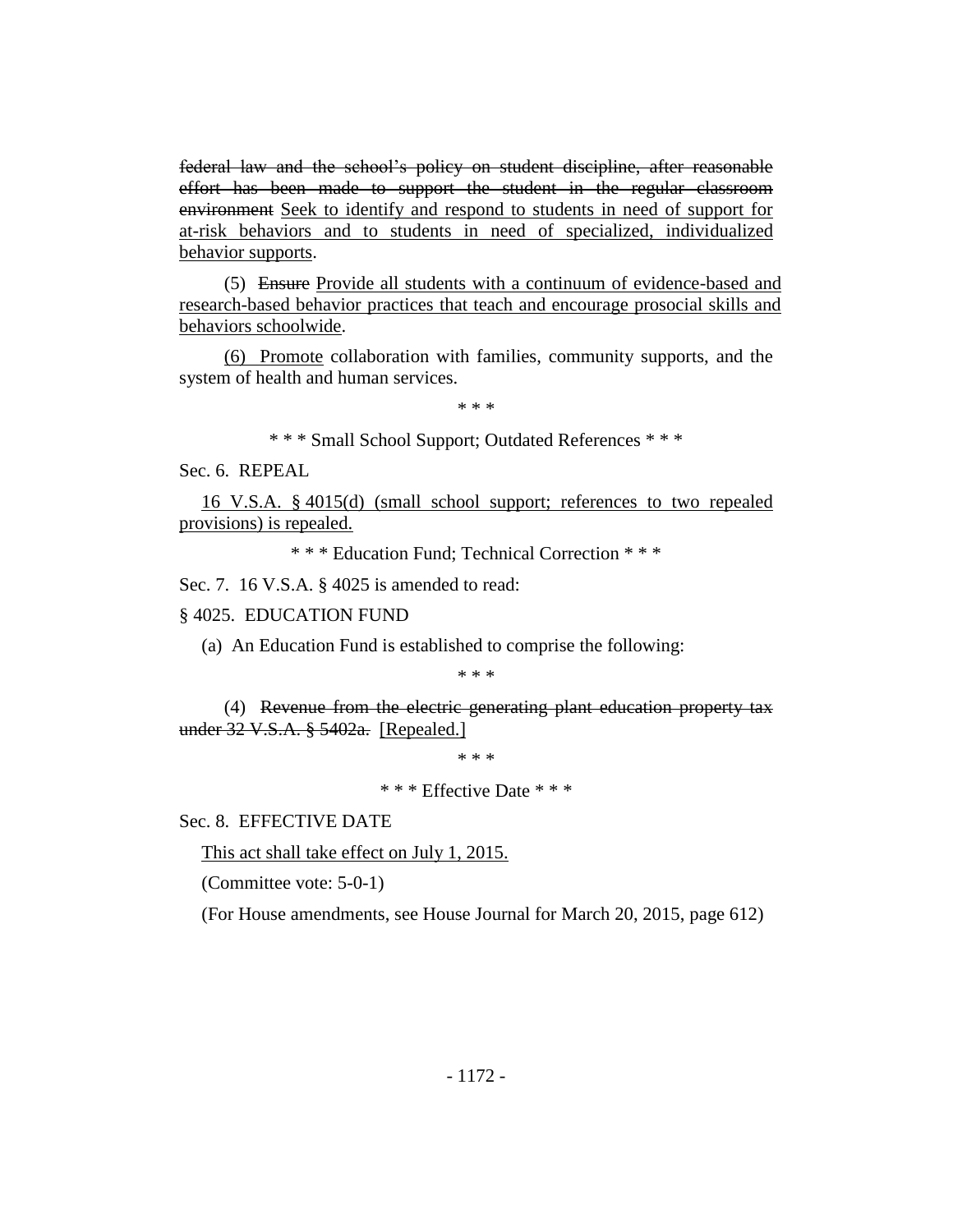An act relating to miscellaneous agricultural subjects.

**Reported favorably with recommendation of proposal of amendment by Senator Starr for the Committee on Agriculture.**

The Committee recommends that the Senate propose to the House to amend the bill by striking out all after the enacting clause and inserting in lieu thereof the following:

\* \* \* Agricultural Water Quality; Financial Assistance \* \* \*

Sec. 1. 6 V.S.A. § 4815(c) is amended to read:

(c) For purposes of  $\Delta s$  used in this section, "waste storage facility" means an impoundment made for the purpose of storing agricultural waste by constructing an embankment, excavating a pit or dugout, fabricating an in-ground or above-ground inground and aboveground structure, or any combination thereof. This section does not apply to concrete slabs used for agricultural waste management.

Sec. 2. 6 V.S.A. § 4820 is amended to read:

§ 4820. DEFINITIONS

For purposes of As used in this subchapter:

(1) "AAPs" means "accepted agricultural practices" as defined by the secretary of agriculture, food and markets Secretary of Agriculture, Food and Markets pursuant to subchapter 1 of this chapter.

(2) "Secretary" means the secretary of agriculture, food and markets Secretary of Agriculture, Food and Markets.

(3) "Agency" means the agency of agriculture, food and markets Agency of Agriculture, Food and Markets.

\* \* \*

(6) "Good standing" means the participant:

(A) does not have an active enforcement violation that has reached a final order with the Secretary; or

(B) is in compliance with all terms of a current grant agreement or contract with the Agency.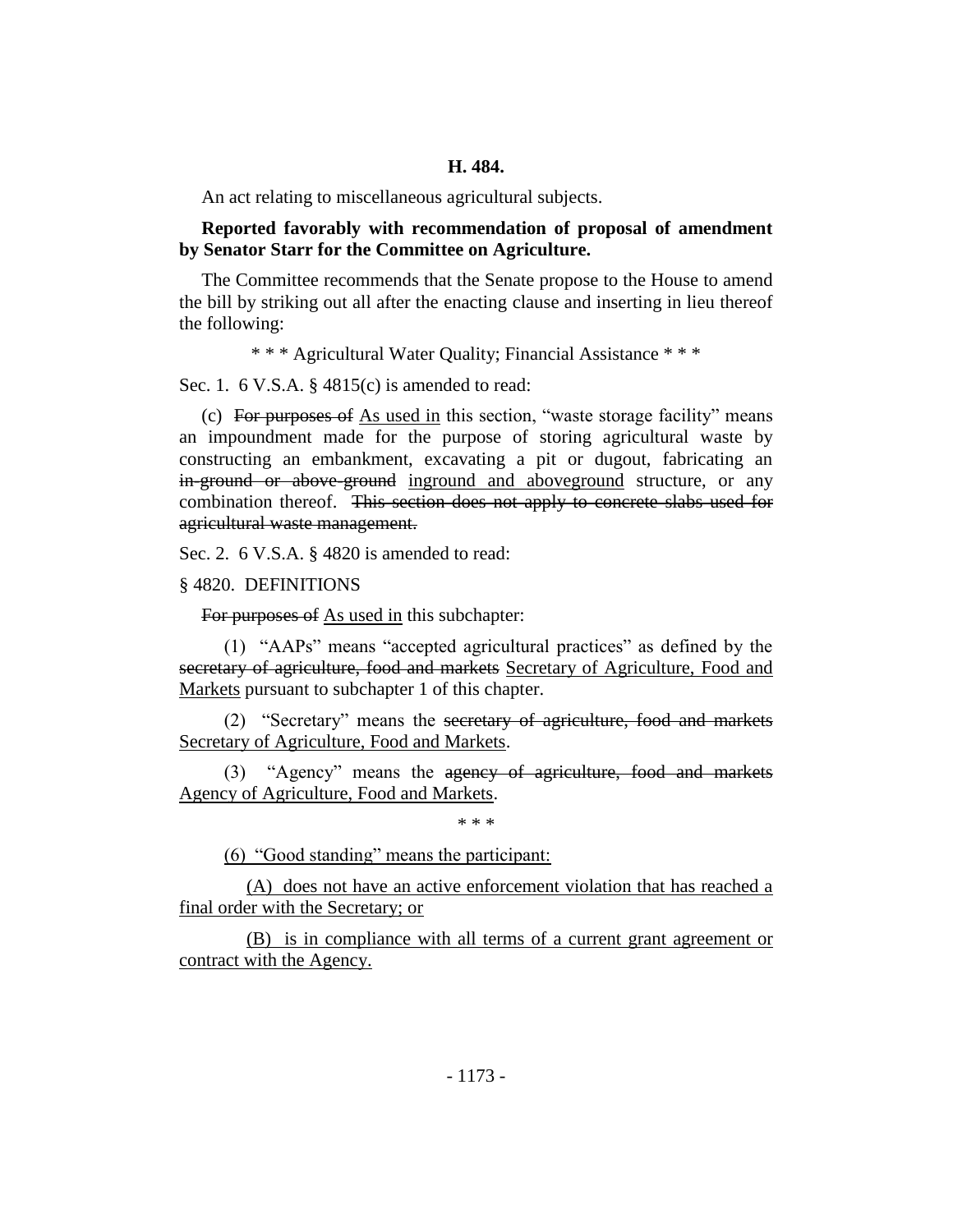Sec. 3. 6 V.S.A. § 4821 is amended to read:

#### § 4821. ASSISTANCE PROGRAM CREATED; ADMINISTRATION

(a) Program created. A program is created to provide state State financial assistance to Vermont farmers in support of their voluntary construction of on-farm improvements and maintenance of acceptable operating standards designed to abate nonpoint source agricultural waste discharges into the waters of the state State of Vermont, consistent with goals of the federal Water Pollution Control Act and with state State water quality standards. The program shall be conducted in a manner which makes maximum use of federal financial aid for the same purpose, as provided by this subchapter, and which seeks to use the least costly methods available to accomplish the abatement required. The construction of temporary fencing intended to exclude livestock from entering surface waters of the state State shall be an on-farm improvement eligible for assistance under this subchapter when subject to a maintenance agreement entered into with the agency of agriculture, food and markets Agency of Agriculture, Food and Markets.

(b) Program administration. The secretary Secretary shall:

(1) administer Administer the state State assistance program, for which purpose the secretary Secretary shall coordinate with officials of the U.S. Department of Agriculture or other federal agencies, and shall adopt rules pursuant to 3 V.S.A. chapter 25 of Title 3 concerning farmer application and eligibility requirements, financial assistance award priorities, and other administrative and enforcement conditions; and.

(2)  $\mu$  may May provide technical assistance to individual farmers with the preparation of on-farm agricultural waste management plans, applications for state State and federal financial assistance awards, installation of on-farm improvements, and maintenance of acceptable operating standards during the life of a state assistance award contract term of the program grant agreement. For this purpose, state State employees of the agency Agency shall cooperate with federal employees of the U.S. Department of Agriculture or other federal agencies.

Sec. 4. 6 V.S.A. § 4822 is amended to read:

#### § 4822. ELIGIBILITY FOR STATE ASSISTANCE

Vermont farmers shall be eligible to receive available state State financial assistance with the installation of on-farm improvements designed to control agricultural nonpoint source waste discharges, provided that:

(1) for farmers who also seek federal financial assistance for this purpose, the improvements: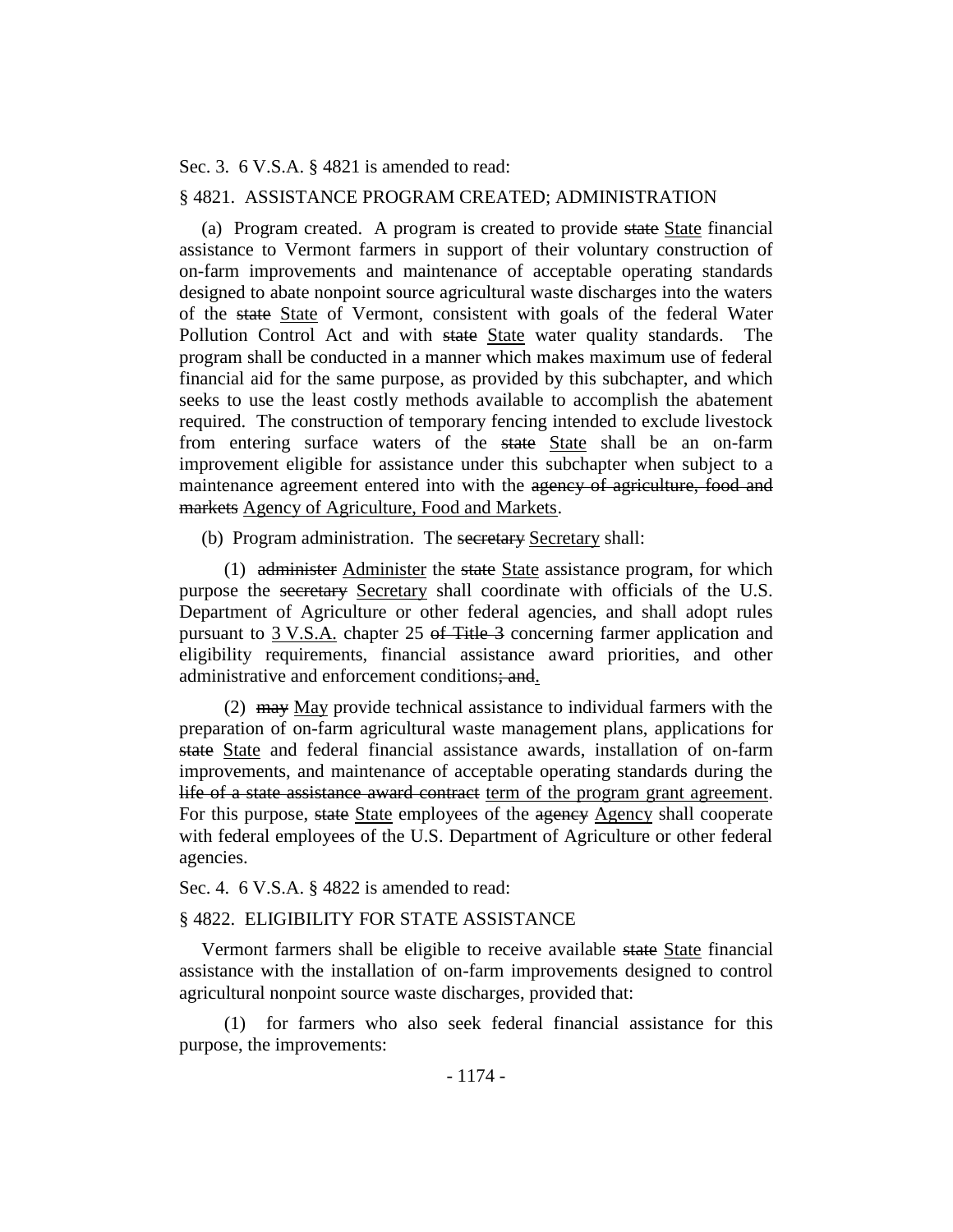(A) are eligible for federal assistance through programs of the U.S. Department of Agriculture; and

(B) are consistent with a "nutrient management plan" prepared by the Vermont field office of the NRCS, or with an animal waste management plan based on standards equivalent to those of the NRCS; or

(2) for farmers who decline to seek or accept federal financial assistance for this purpose, the improvements:

(A) are determined by the secretary Secretary to be equivalent to those eligible for federal assistance through programs of the U.S. Department of Agriculture; and

(B) are consistent with an animal waste management plan based on standards determined by the secretary Secretary to be equivalent to those of the NRCS.; and

(3) improvements will be constructed on a farm that is in good standing with the Secretary at the time of the award on all grant agreements, contract awards, or enforcement proceedings.

Sec. 5. 6 V.S.A. § 4824 is amended to read:

#### § 4824. STATE FINANCIAL ASSISTANCE AWARDS

(a) State grant. State financial assistance awarded under this subchapter shall be in the form of a grant. When a State grant is intended to match federal financial assistance for the same on-farm improvement project, the State grant shall be awarded only when the federal financial assistance has also been approved or awarded. An applicant for a State grant shall pay at least 10 percent of the total eligible project cost. The dollar amount of a State grant shall be equal to the total eligible project cost, less 10 percent of the total as paid by the applicant, and less the amount of any federal assistance awarded, except that a State grant shall not exceed 90 percent of the total eligible project cost.

(b) Farmer contract. A State grant awarded to an applicant under this subchapter shall be awarded in accordance with a State contract grant containing contract terms substantially the same as those required for receipt of a federal award for the same purpose from the U.S. Department of Agriculture, except as provided by the Secretary by rule.

Sec. 6. 6 V.S.A. § 4826 is amended to read:

#### § 4826. COST ASSISTANCE FOR WASTE STORAGE FACILITIES

(a) The owner or operator of a farm required under section 4815 of this title to design, construct, or modify a waste storage facility may apply in writing to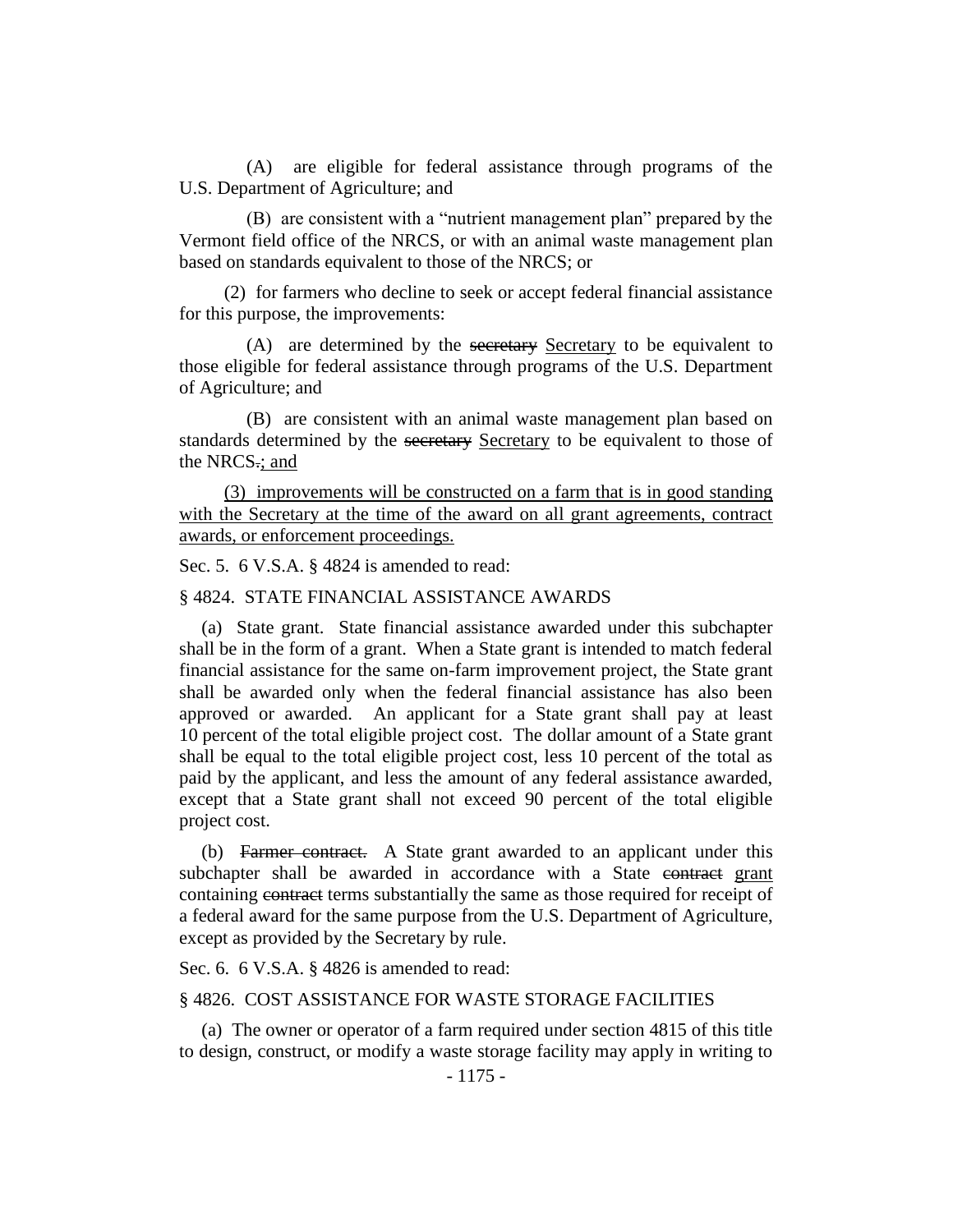the Secretary of Agriculture, Food and Markets for cost assistance. Using state State or federal funds, or both, a State assistance grant shall be awarded, subject to the availability of funds, to applicants. Such grants shall not exceed 90 percent of the cost of an adequately sized and designed waste storage facility and the equipment eligible for Natural Resources Conservation Service cost share assistance. Application for a State assistance grant shall be made in the manner prescribed by the Secretary. As used in this section, "waste storage facility" means an impoundment made for the purpose of storing agricultural waste by constructing an embankment, excavating a pit or dugout, fabricating an in-ground or above-ground structure, or any combination thereof. This section shall apply to concrete slabs used for agricultural waste management.

(b) If the Secretary lacks adequate funds necessary for the cost assistance awards required by subsection (a) of this section, the Secretary shall appear before the Emergency Board, as soon as possible, and shall request that necessary funds be provided. If the Emergency Board fails to provide adequate funds, the design and construction requirements for waste storage facilities under subsection 4815(b) of this title and the AAPs for groundwater, as they relate to a waste storage facility, shall be suspended for a farm with a waste storage facility subject to the requirements of subsection 4815(b) of this title until adequate funding becomes available. Suspension of the design and construction requirements of subsection 4815(b) of this title does not relieve an owner or operator of a farm permitted under section 4858 or 4851 of this title from the remaining requirements of the owner's or operator's permit, including discharge standards, groundwater protection, nutrient management planning, and land application of manure. This subsection does not apply to farms permitted under 10 V.S.A. § 1263 or farms permitted under section 4851 of this title.

(c) The owner or operator of a farm with a waste storage facility may apply in writing to the Secretary of Agriculture, Food and Markets for a State assistance grant for the costs of complying with the U.S. Department of Agriculture Natural Resources Conservation Service requirements for inspection of a waste storage facility. Such grants shall not exceed 90 percent of the cost of the inspection of the waste storage facility. Application for a State assistance grant shall be made in the manner prescribed by the Secretary.

Sec. 7. 6 V.S.A. § 4827(e) and (f) are amended to read:

(e) If the Secretary or the applicable U.S. Department of Agriculture conservation programs lack adequate funds necessary for the financial assistance required by subsection (a) of this section, the requirement to develop and implement a nutrient management plan under State statute or State regulation shall be suspended until adequate funding becomes available.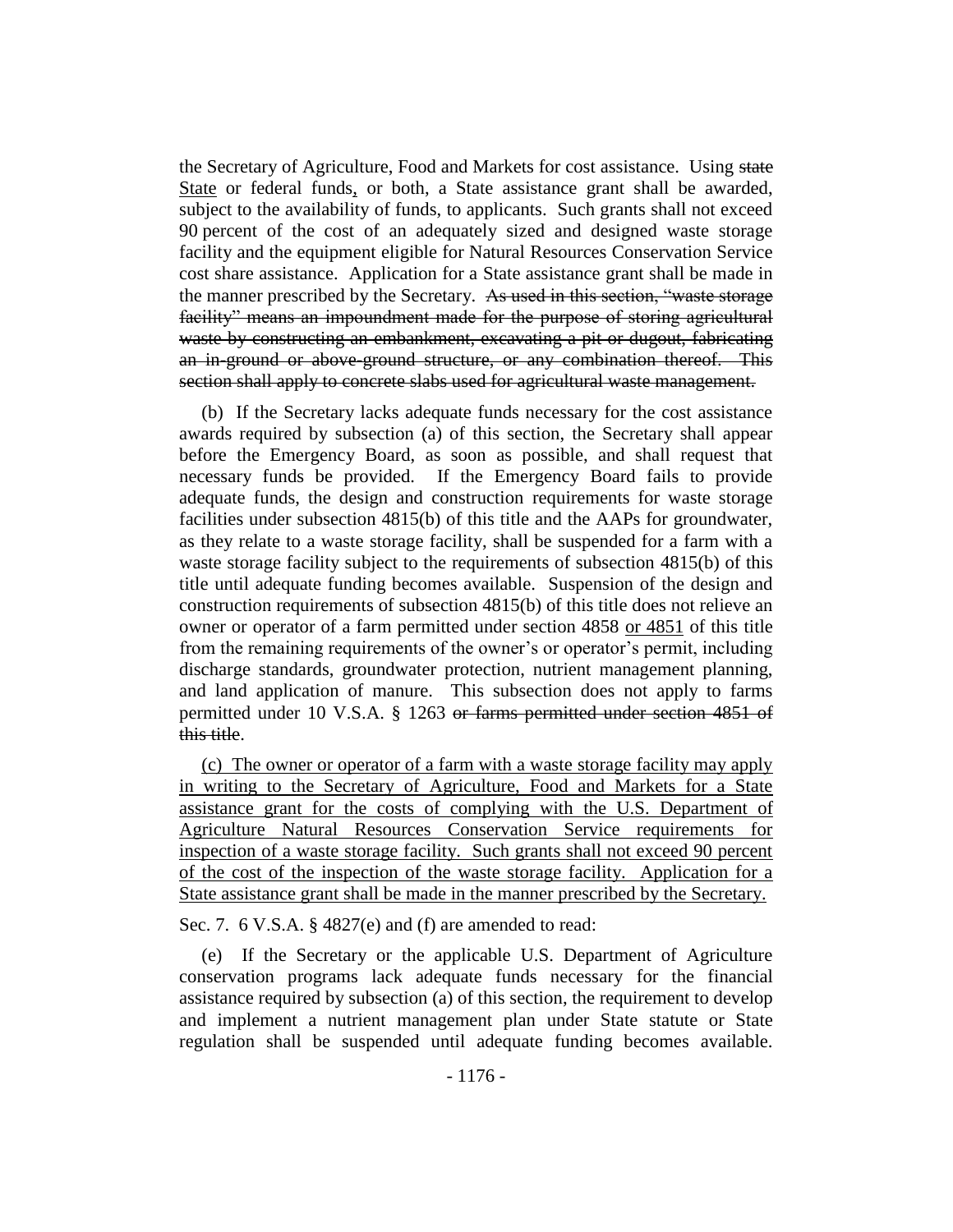Suspension of a State-required nutrient management plan does not relieve an owner or operator of a farm permitted under section 4858 or 4851 of this title of the remaining requirements of a State permit, including discharge standards, groundwater protection, and land application of manure. This subsection does not apply to farms permitted under 10 V.S.A. § 1263 or farms permitted under section 4851 of this title.

(f) The Secretary may contract enter into grants with natural resources conservation districts, the University of Vermont Extension Service, and other persons and organizations to aid in the implementation of the incentive grants program under subsection (a) of this section and to assist farmers in the development and implementation of nutrient management plans.

Sec. 8. 6 V.S.A. § 4828 is amended to read:

#### § 4828. CAPITAL EQUIPMENT ASSISTANCE PROGRAM

(a) It is the purpose of this section to provide assistance to contract applicators, nonprofit organizations, and farms to purchase or use innovative equipment that will aid in the reduction of surface runoff of agricultural wastes to state State waters, improve water quality of State waters, reduce odors from manure application, decrease greenhouse gas emissions, and reduce costs to farmers.

(b) The capital equipment assistance program is created in the Agency of Agriculture, Food and Markets to provide farms, nonprofit organizations, and custom applicators in Vermont with State financial assistance for the purchase of new or innovative equipment to improve manure application or nutrient management plan implementation.

(c) Assistance under this section shall in each fiscal year be allocated according to the following priorities and as further defined by rule by the Secretary:

(1) First priority shall be given to capital equipment to be used on farm sites that are serviced by custom applicators and nonprofit organizations and that are located in descending order within the boundaries of:

- (A) the Lake Champlain Basin;
- (B) the Lake Memphremagog Basin;
- (C) the Connecticut River Basin; and
- (D) the Hudson River Basin.

(2) Next priority shall be given to capital equipment to be used at a farm site which is located in descending order within the boundaries of: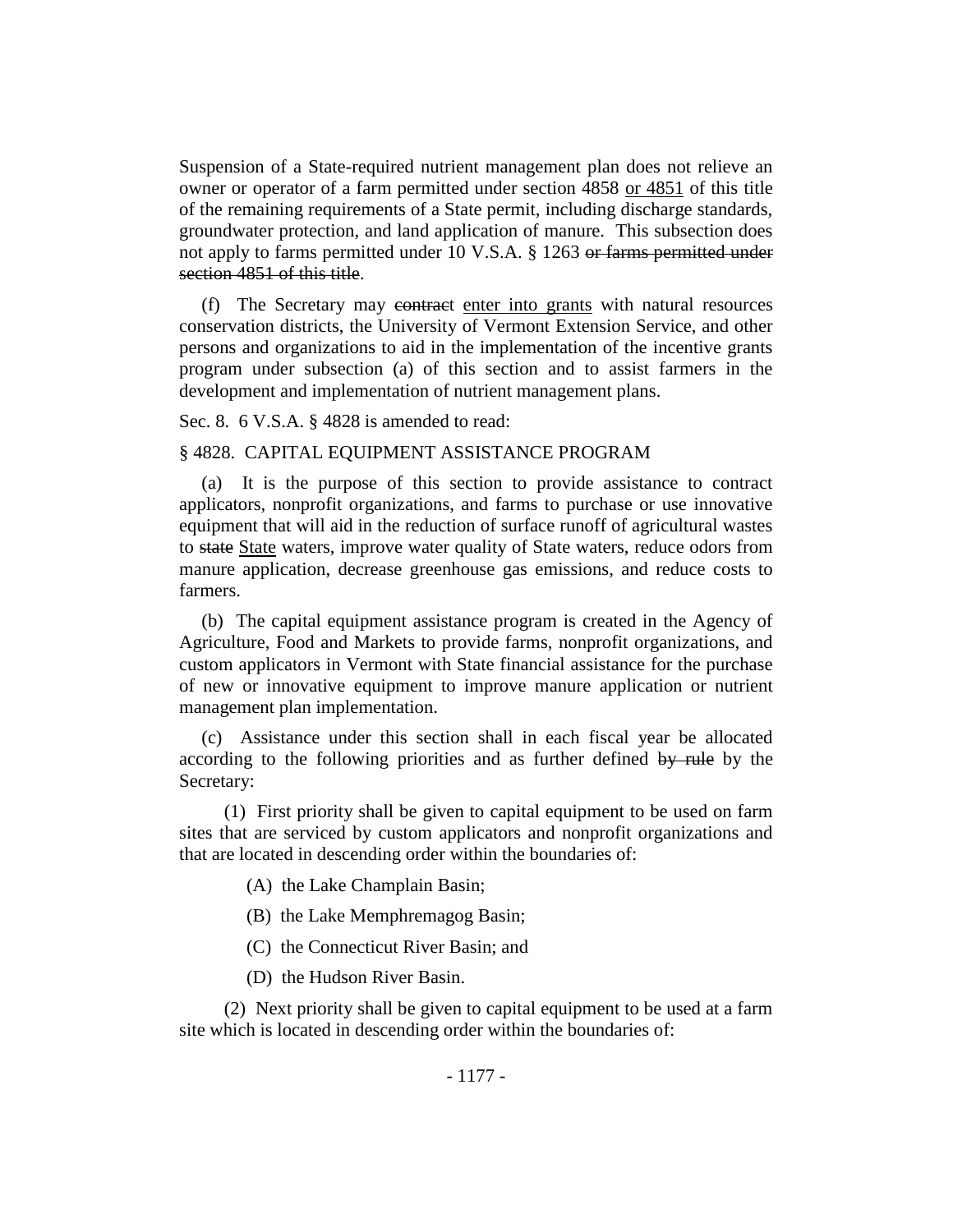- (A) the Lake Champlain Basin;
- (B) the Lake Memphremagog Basin;
- (C) the Connecticut River Basin; and
- (D) the Hudson River Basin.
- (d) [Repealed.]

Sec. 9. 6 V.S.A. § 4849 is amended to read:

#### § 4849. RECYCLING ANIMAL WASTE NUTRIENTS

In order to best use the nutrients of animal waste generated by large farm operations, the agency of agriculture, food and markets Agency of Agriculture, Food and Markets together with the department of public service Department of Public Service shall use available resources to inform large farm operations of appropriate methods and resources available to digest and compost their animal wastes, and to capture methane for beneficial uses.

Sec. 10. 6 V.S.A. § 4850 is amended to read:

#### § 4850. DEFINITIONS

For purposes of As used in this subchapter:

(1) "Domestic fowl" means laying-hens, broilers, ducks, and turkeys, or any other number or type of fowl that the Secretary deems domestic fowl.

(2) "Livestock" means cattle, mature cow/calf pairs, youngstock, heifers, bulls, swine, sheep,  $\Theta$  goats, horses, or any other number and type of domestic animal that the Secretary deems livestock.

Sec. 11. 6 V.S.A. § 4851 is amended to read:

# § 4851. PERMIT REQUIREMENTS FOR LARGE FARM OPERATIONS

(a) No person shall, without a permit from the secretary Secretary, construct a new barn, or expand an existing barn, designed to house more than 700 mature dairy animals, 1,000 cattle or cow/calf pairs, 1,000 veal calves, 2,500 swine weighing over 55 pounds, 10,000 swine weighing less than 55 pounds, 500 horses, 10,000 sheep or lambs, 55,000 turkeys, 30,000 laying hens or broilers with a liquid manure handling system, 82,000 laying hens without a liquid manure handling system, 125,000 chickens other than laying hens without a liquid manure handling system, 5,000 ducks with a liquid manure handling system, or 30,000 ducks without a liquid manure handling system. No permit shall be required to replace an existing barn in use for livestock or domestic fowl production at its existing capacity. The secretary of agriculture, food and markets Secretary of Agriculture, Food and Markets, in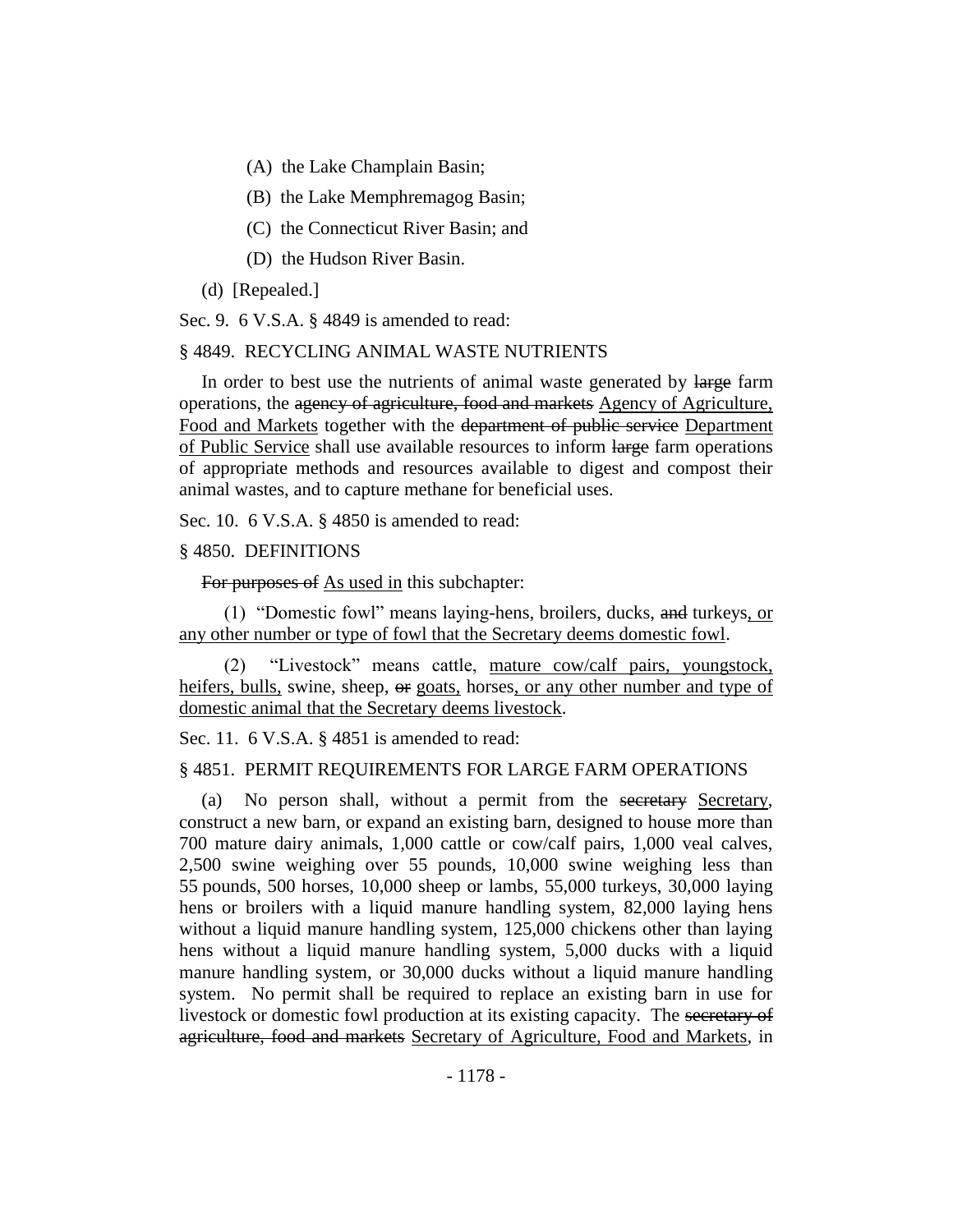consultation with the secretary of natural resources Secretary of Natural Resources, shall review any application for a permit under this section with regard to water quality impacts and, prior to approval of a permit under this subsection, shall issue a written determination regarding whether the applicant has established that there will be no unpermitted discharge to waters of the state State pursuant to the federal regulations for concentrated animal feeding operations. If upon review of an application for a permit under this subsection, the secretary of agriculture, food and markets Secretary of Agriculture, Food and Markets determines that the permit applicant may be discharging to waters of the state State, the secretary of agriculture, food and markets Secretary of Agriculture, Food and Markets and the secretary of natural resources Secretary of Natural Resources shall respond to the discharge in accordance with the memorandum of understanding regarding concentrated animal feeding operations under subsection 4810(b) of this title. The secretary of natural resources Secretary of Natural Resources may require a large farm to obtain a permit under 10 V.S.A. § 1263 pursuant to federal regulations for concentrated animal feeding operations.

(b) A person shall apply for a permit in order to operate a farm which exceeds 700 mature dairy animals, 1,000 cattle or cow/calf pairs, 1,000 veal calves, 2,500 swine weighing over 55 pounds, 10,000 swine weighing less than 55 pounds, 500 horses, 10,000 sheep or lambs, 55,000 turkeys, 30,000 laying hens or broilers with a liquid manure handling system, 82,000 laying hens without a liquid manure handling system, 125,000 chickens other than laying hens without a liquid manure handling system, 5,000 ducks with a liquid manure handling system, or 30,000 ducks if the livestock or domestic fowl are in a barn or adjacent barns owned by the same person, or if the barns share a common border or have a common waste disposal system. In order to receive this permit, the person shall demonstrate to the secretary Secretary that the farm has an adequately sized manure management system to accommodate the wastes generated and a nutrient management plan to dispose of wastes in accordance with accepted agricultural practices adopted under this chapter and current U.S. Department of Agriculture nutrient management standards.

(c) The secretary Secretary shall approve, condition, or disapprove the application within 45 business days of the date of receipt of a complete application for a permit under this section. Failure to act within the 45 business days shall be deemed approval.

(d) A person seeking a permit under this section shall apply in writing to the secretary Secretary. The application shall include a description of the proposed barn or expansion of livestock or domestic fowl; a proposed nutrient management plan to accommodate the number of livestock or domestic fowl the barn is designed to house or the farm is intending to expand to; and a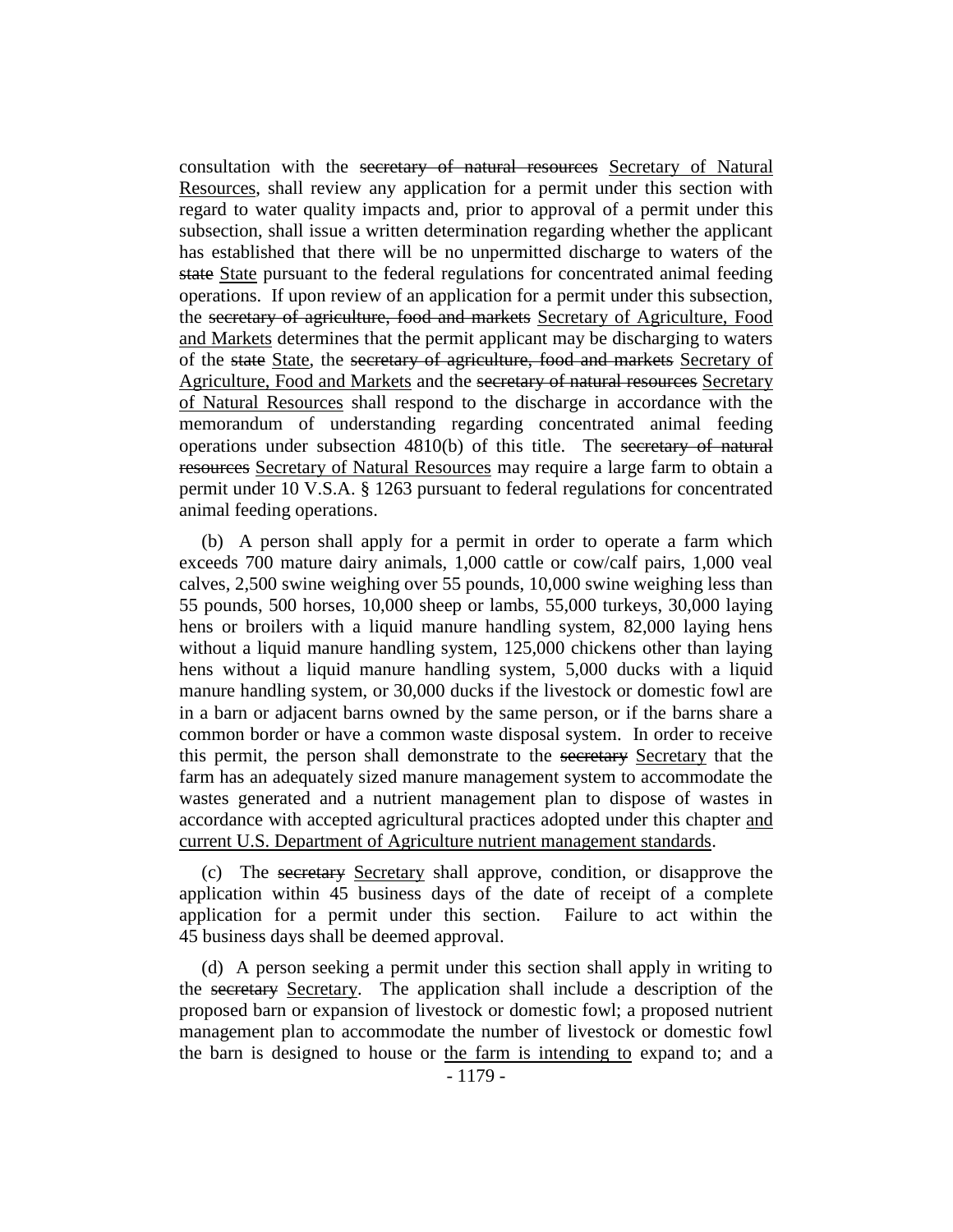description of the manure management system to be used to accommodate agricultural wastes.

(e) The secretary Secretary may condition or deny a permit on the basis of odor, noise, traffic, insects, flies, or other pests.

(f) Before granting a permit under this section, the secretary Secretary shall make an affirmative finding that the animal wastes generated by the construction or expansion will be stored so as not to generate runoff from a 25-year, 24-hour storm event and shall be disposed of, in accordance with the accepted agricultural practices adopted under this chapter and current U.S. Department of Agriculture nutrient management standards.

(g) A farm that is permitted under this section and that withdraws more than 57,600 gallons of groundwater per day averaged over any 30 consecutive-day period shall annually report estimated water use to the secretary of agriculture, food and markets Secretary of Agriculture, Food and Markets. The secretary of agriculture, food and markets Secretary of Agriculture, Food and Markets shall share information reported under this subsection with the agency of natural resources Agency of Natural Resources.

Sec. 12. 6 V.S.A. § 4856 is amended to read:

#### § 4856. RECYCLING ANIMAL WASTE NUTRIENTS

In order best to use the nutrients of animal waste generated by farms to which this subchapter applies, the agency of agriculture, food and markets, together with the department of public service, shall use available resources to inform operators of such farms of appropriate methods and resources available to digest and compost their animal wastes and to capture methane for beneficial uses. [Repealed.]

Sec. 13. 6 V.S.A. § 4857 is amended to read:

#### § 4857. DEFINITIONS

For purposes of As used in this subchapter:

(1) "Animal feeding operation" (AFO) means a lot or facility where the livestock or domestic fowl have been, are, or will be stabled or confined and fed or maintained for a total of 45 days or more in any 12-month period, and crops, vegetation, or forage growth are not sustained in the normal growing season over any portion of the lot or facility. Two or more individual farms qualifying as an AFO which are under common ownership and which adjoin each other or use a common area or system for the disposal of waste, shall be considered to be a single AFO if the combined number of livestock or domestic fowl resulting qualifies as a medium farm as defined in subdivision (2) of this section.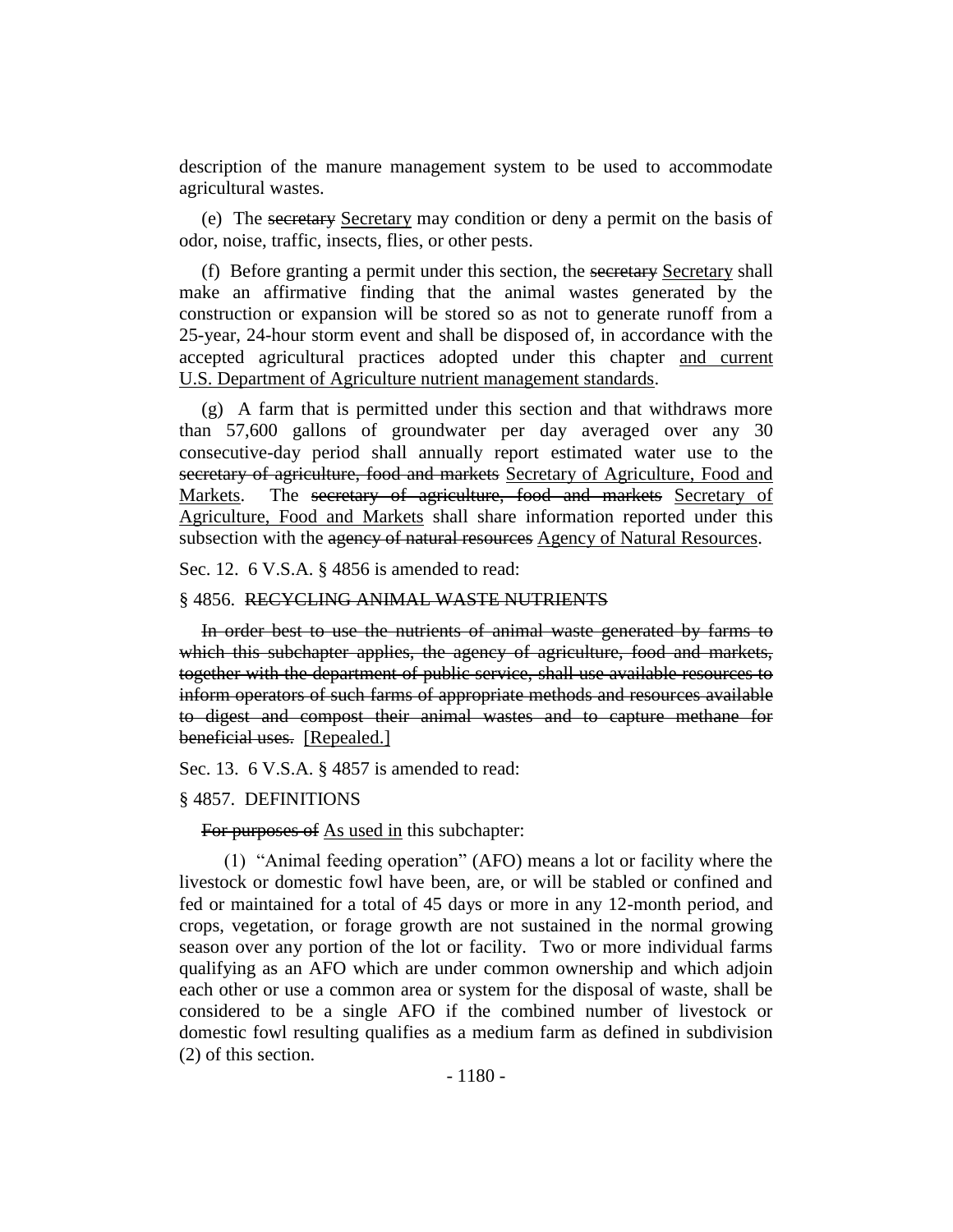(2) "Medium farm" is an AFO which houses 200 to 699 mature dairy animals, 300 to 999 cattle or cow/calf pairs, 300 to 999 veal calves, 750 to 2,499 swine weighing over 55 pounds, 3,000 to 9,999 swine weighing less than 55 pounds, 150 to 499 horses, 3,000 to 9,999 sheep or lambs, 16,500 to 54,999 turkeys, 9,000 to 29,999 laying hens or broilers with a liquid manure handling system, 25,000 to 81,999 laying hens without a liquid manure handling system, 37,500 to 124,999 chickens other than laying hens without a liquid manure handling system, 1,500 to 4,999 ducks with a liquid manure handling system or 10,000 to 29,999 ducks without a liquid manure handling system.

(3) "Small farm" is an AFO which houses no more than 199 mature dairy animals, 299 cattle or cow/calf pairs, 299 veal calves, 749 swine weighing over 55 pounds, 2,999 swine weighing less than 55 pounds, 149 horses, 2,999 sheep or lambs, 16,499 turkeys, 8,999 laying hens or broilers with a liquid manure handling system, 24,999 laying hens without a liquid manure handling system, 37,499 chickens other than laying hens without a liquid manure handling system, 1,499 ducks with a liquid manure handling system or 9,999 ducks without a liquid manure handling system.

(4) "Domestic fowl" means laying hens, broilers, ducks, and turkeys, or any other number or type of fowl that the Secretary deems domestic fowl.

(5) "Livestock" means cattle, swine, sheep, goats, and horses, or any other number and type of domestic animal that the Secretary deems livestock.

Sec. 14. 6 V.S.A. § 4858(c) is amended to read:

(c)(1) Medium farm general permit. The owner or operator of a medium farm seeking coverage under a general permit adopted pursuant to this section shall certify to the secretary Secretary within a period specified in the permit, and in a manner specified by the secretary Secretary, that the medium farm does comply with permit requirements regarding an adequately sized and designed manure management system to accommodate the wastes generated and a nutrient management plan to dispose of wastes in accordance with accepted agricultural practices adopted under this chapter and current U.S. Department of Agriculture nutrient management standards. Any certification or notice of intent to comply submitted under this subdivision shall be kept on file at the agency of agriculture, food and markets Agency of Agriculture, Food and Markets. The secretary of agriculture, food and markets Secretary of Agriculture, Food and Markets, in consultation with the secretary of natural resources Secretary of Natural Resources, shall review any certification or notice of intent to comply submitted under this subdivision with regard to the water quality impacts of the medium farm for which the owner or operator is seeking coverage, and, within 18 months of receiving the certification or notice of intent to comply, shall verify whether the owner or operator of the medium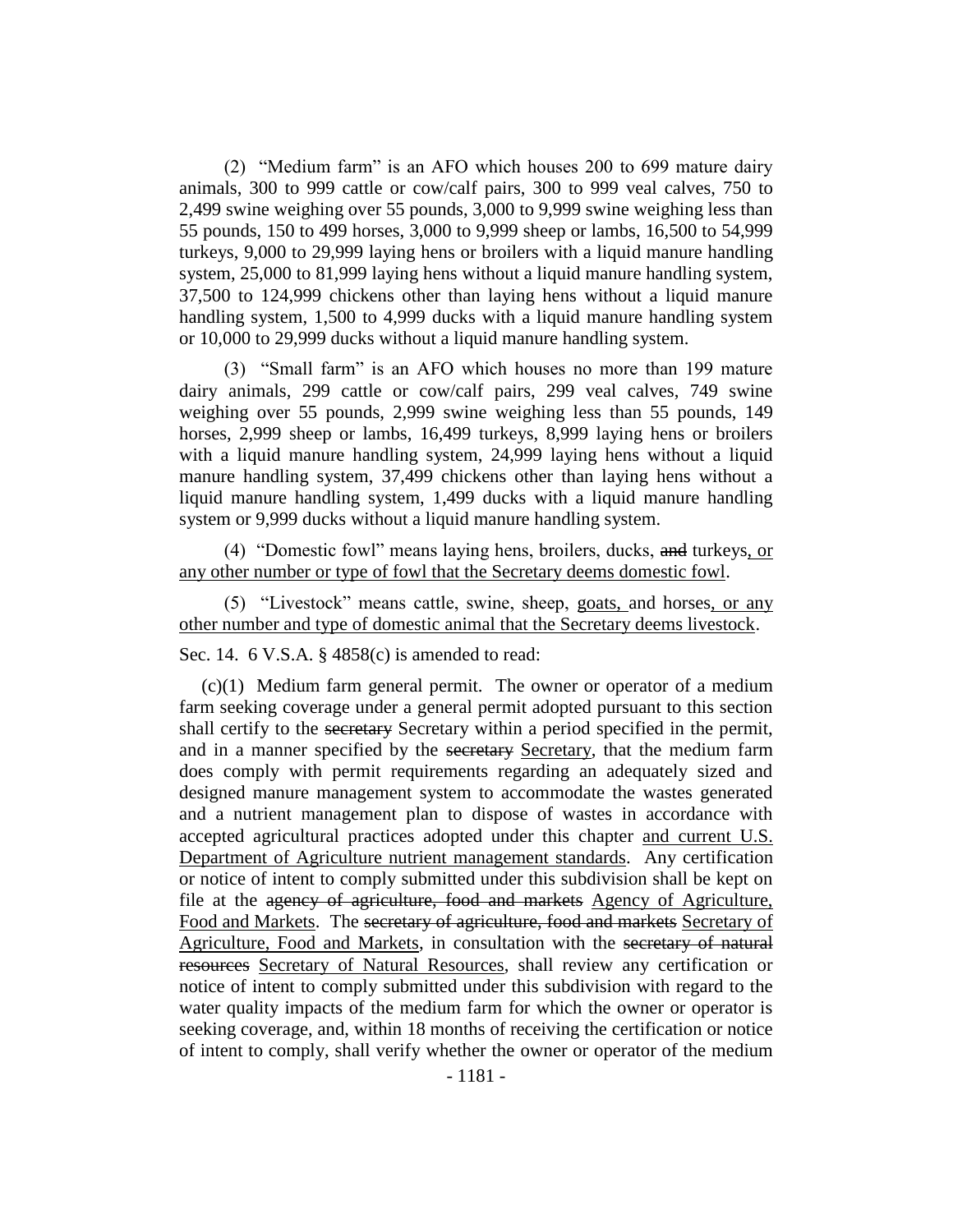farm has established that there will be no unpermitted discharge to waters of the state State pursuant to the federal regulations for concentrated animal feeding operations. If upon review of a medium farm granted coverage under the general permit adopted pursuant to this subsection, the secretary of agriculture, food and markets Secretary of Agriculture, Food and Markets determines that the permit applicant may be discharging to waters of the state State, the secretary of agriculture, food and markets Secretary of Agriculture, Food and Markets and the secretary of natural resources Secretary of Natural Resources shall respond to the discharge in accordance with the memorandum of understanding regarding concentrated animal feeding operations under subsection 4810(b) of this title.

\* \* \*

(d) Medium and small farms; individual permit. The secretary Secretary may require the owner or operator of a small or medium farm to obtain an individual permit to operate after review of the farm's history of compliance, application of accepted agricultural practices, the use of an experimental or alternative technology or method to meet a state State performance standard, or other factors set forth by rule. The owner or operator of a small farm may apply to the secretary Secretary for an individual permit to operate under this section. To receive an individual permit, an applicant shall in a manner prescribed by rule demonstrate that the farm has an adequately sized and designed manure management system to accommodate the wastes generated and a nutrient management plan to dispose of wastes in accordance with accepted agricultural practices adopted under this chapter and current U.S. Department of Agriculture nutrient management standards, including setback requirements for waste application. An individual permit shall be valid for no more than five years. Any application for an individual permit filed under this subsection shall be kept on file at the agency of agriculture, food and markets Agency of Agriculture, Food and Markets. The secretary of agriculture, food and markets Secretary of Agriculture, Food and Markets, in consultation with the agency of natural resources Agency of Natural Resources, shall review any application for a permit under this subsection and, prior to issuance of an individual permit under this subsection, shall issue a written determination regarding whether the permit applicant has established that there will be no unpermitted discharge to waters of the state State pursuant to federal regulations for concentrated animal feeding operations. If, upon review of an application for a permit under this subsection, the secretary of agriculture, food and markets Secretary of Agriculture, Food and Markets that the permit applicant may be discharging to waters of the state State, the secretary of agriculture, food and markets Secretary of Agriculture, Food and Markets and the secretary of natural resources Secretary of Natural Resources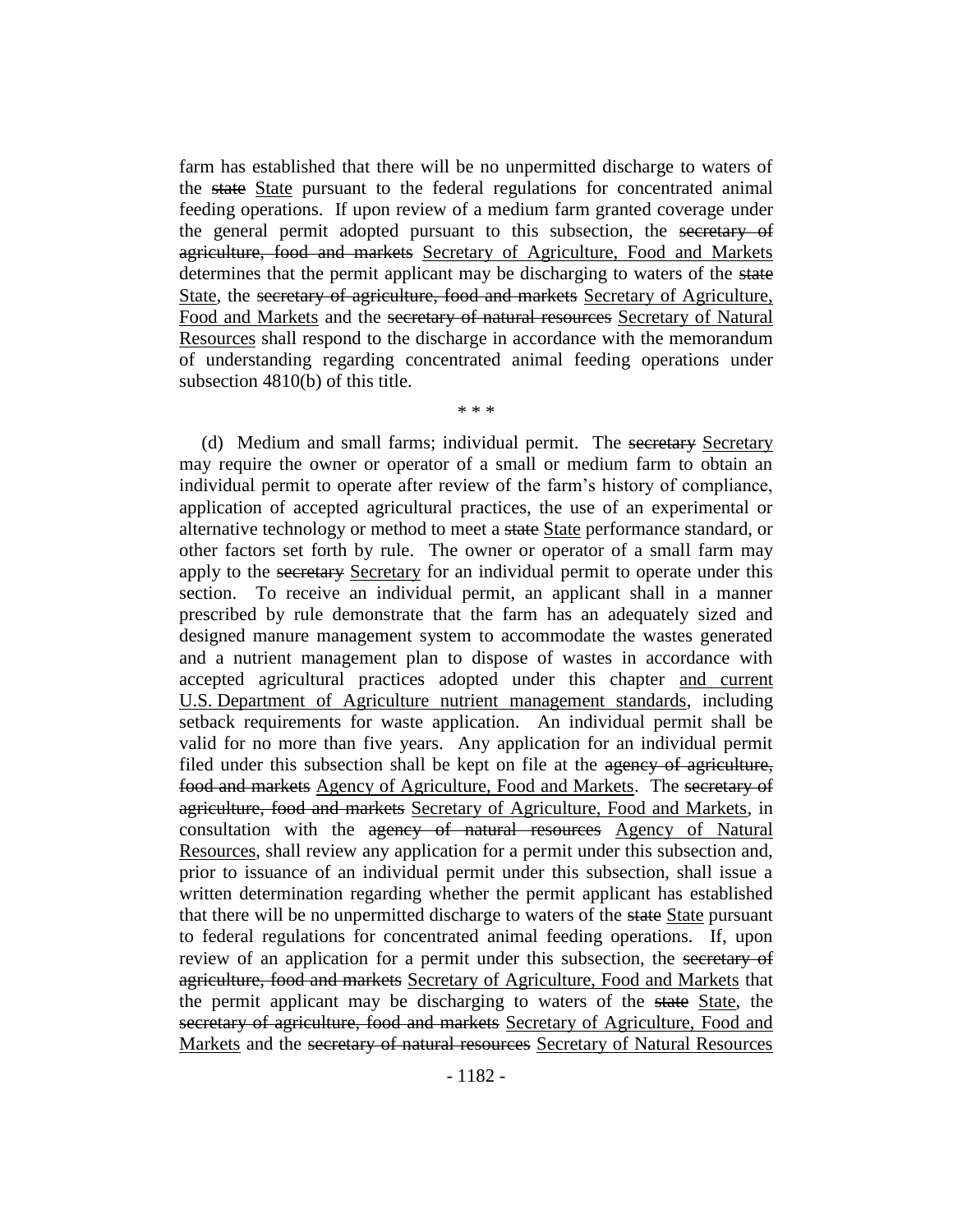shall respond to the discharge in accordance with the memorandum of understanding regarding concentrated animal feeding operations under subsection 4810(b) of this title. The secretary of natural resources Secretary of Natural Resources may require a medium or small farm to obtain a permit under 10 V.S.A. § 1263 pursuant to federal regulations for concentrated animal feeding operations. Coverage of a medium farm under a general permit adopted pursuant to this section or an individual permit issued to a medium or small farm under this section is rendered void by the issuance of a permit to a farm under 10 V.S.A. § 1263.

Sec. 15. 6 V.S.A. chapter 215, subchapter 6 is amended to read:

Subchapter 6. Vermont Agricultural Buffer Critical Area Seeding and Filter Strip Program

# § 4900. VERMONT AGRICULTURAL BUFFER SEEDING AND FILTER STRIP PROGRAM

(a) The secretary of agriculture, food and markets Secretary of Agriculture, Food and Markets is authorized to develop a Vermont agricultural buffer critical source area seeding and filter strip program in addition to the federal conservation reserve enhancement program in order to compensate farmers for establishing and maintaining harvestable perennial vegetative buffers and installing conservation practices in ditch networks grassed waterways and filter strips on agricultural land cropland perpendicular and adjacent to the surface waters of the state State, including ditches. Eligible acreage would include annually tilled cropland or a portion of cropland currently cropped as hay that will not be rotated into an annual crop for a 10-year period of time. Acreage that is currently managed as hay shall have a prior history of rotation as corn or other annual commodity crop.

(b) The establishment and annual incentive payments from the agency of agriculture, food and markets under the Vermont agricultural buffer program shall not exceed the combined federal and state payment that the relevant agricultural land or conservation practice would be eligible for under the federal conservation reserve enhancement program or another approved conservation program. The incentive payment Incentive payments from the Agency of Agriculture, Food and Markets shall be made annually at the end of the cropping season for a nonrenewable five-year period at the outset of a 10-year agreement to establish or maintain the acreage as harvestable grassed waterway or filter strip.

(c) The secretary of agriculture, food and markets Secretary of Agriculture, Food and Markets may establish by procedure financial and technical criteria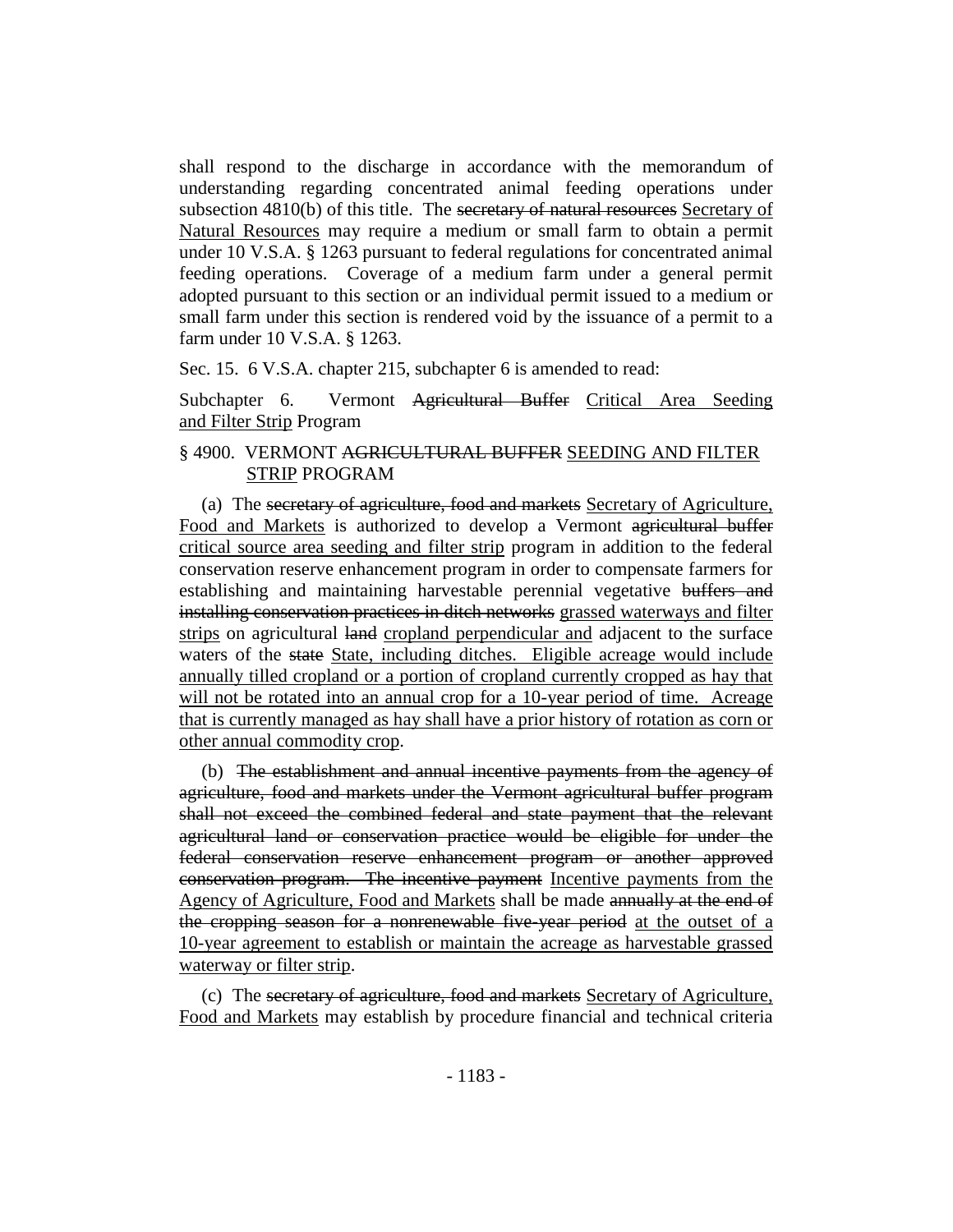for the implementation and operation of the Vermont agricultural buffer critical source area seeding and filter strip program.

(d) Land enrolled in the Vermont agricultural buffer program shall be considered to be in "active use" as that term is defined in 32 V.S.A.  $§$  3752(15).

(e) As used in this section, "surface waters" means all rivers, streams, ditches, creeks, brooks, reservoirs, ponds, lakes, and springs which are contained within, flow through, or border upon the state State or any portion of it.

Sec. 16. 6 V.S.A. § 4951 is amended to read:

#### § 4951. FARM AGRONOMIC PRACTICES PROGRAM

(a) The Farm Agronomic Practices Assistance Program is created in the Agency of Agriculture, Food and Markets to provide the farms of Vermont with State financial assistance for the implementation of soil-based practices that improve soil quality and nutrient retention, increase crop production, minimize erosion potential, and reduce agricultural waste discharges. The following practices shall may be eligible for assistance to farms under the grant program:

- (1) conservation crop rotation;
- (2) cover cropping;
- (3) strip cropping;
- (4) cross-slope tillage;
- (5) zone or no-tillage;
- (6) pre-sidedress nitrate tests;

(7) annual maintenance of a nutrient management plan that is no longer receiving funding under a State or federal contract, provided the maximum assistance provided to a farmer under this subdivision shall be \$2,000.00 per year;

(8) educational and instructional activities to inform the farmers and citizens of Vermont of:

(A) the impact on Vermont waters of agricultural waste discharges;

(B) the federal and State requirements for controlling agricultural waste discharges;

(9) implementing alternative manure application techniques; and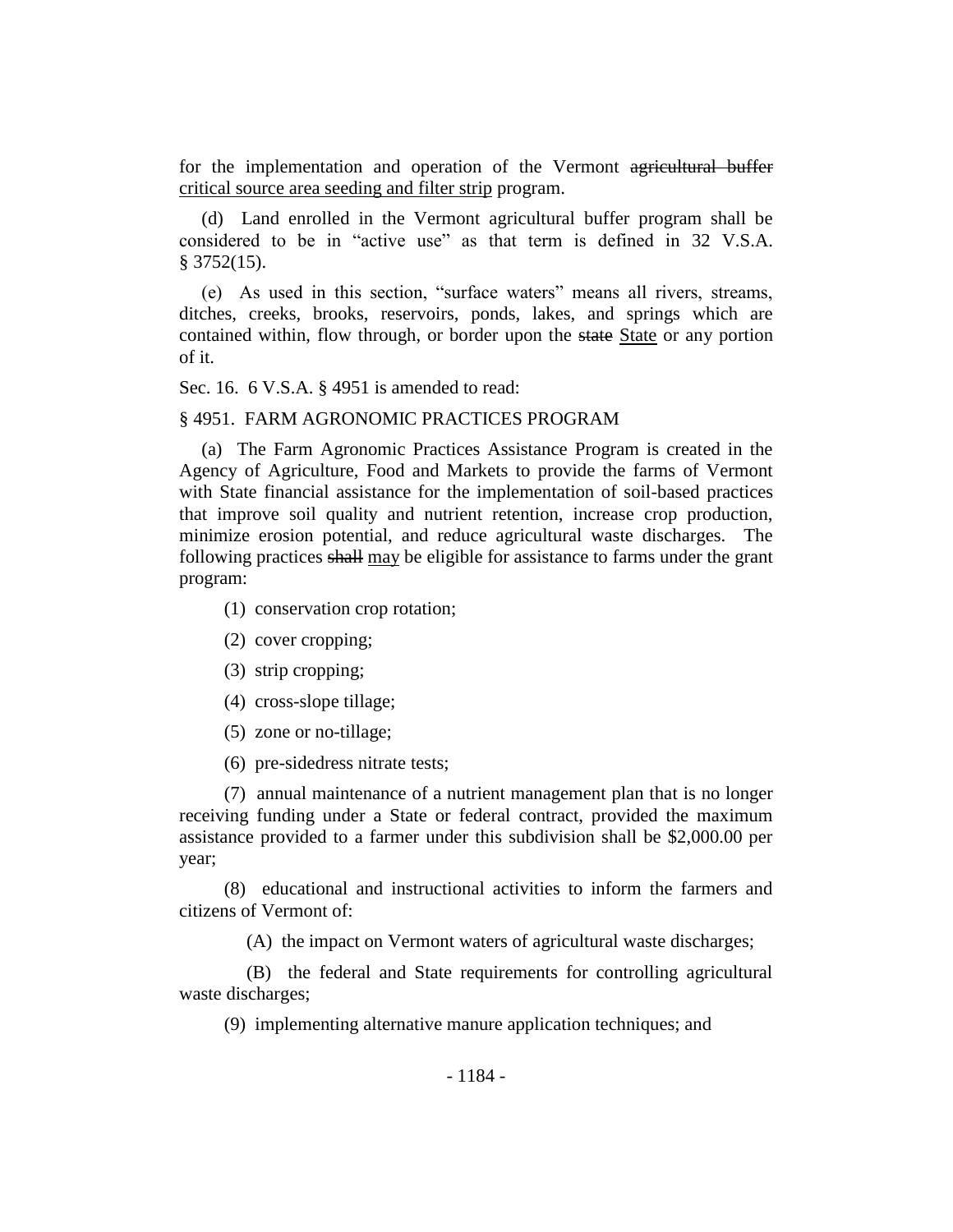(10) additional soil erosion reduction practices.

(b) Funding available under section 4827 of this title for nutrient management planning may be used to fund practices under this section.

\* \* \* Agency of Agriculture, Food and Markets Permitting \* \* \*

Sec. 17. 6 V.S.A. § 1 is amended to read:

# § 1. GENERAL POWERS OF AGENCY; SECRETARY OF AGRICULTURE, FOOD AND MARKETS

(a) The agency of agriculture, food and markets Agency of Agriculture, Food and Markets shall be administered by a secretary of agriculture, food and markets Secretary of Agriculture, Food and Markets. The secretary Secretary shall supervise and be responsible for the execution and enforcement of all laws relating to agriculture and standards of weight and measure. The secretary Secretary may:

\* \* \*

(13) notwithstanding any law to the contrary in this title or Title 9 or 20, issue all licenses, permits, registrations, or certificates under a program administered by the secretary Secretary for a term of up to three years; renew and issue such licenses, permits, registrations, and certificates on any calendar cycle; collect any annual fee set by law for such multiyear licensure, permit, registration, or certificate on a pro-rated basis which shall not exceed 150 percent of the annual fee for an 18-month cycle, 200 percent of the annual fee for a two-year cycle, or 300 percent of the annual fee for a three-year cycle; and conduct inspections at regulated premises at least once every three years when inspection is required by law. The authority to mandate licenses, permits, registrations, or certificates for more than one year shall not extend to any program administered by the secretary Secretary where the annual fee is more than \$125.00. The Secretary shall only provide refunds for overpayments of \$25.00 or more on a license, permit, registration, or certificate issued by the Secretary;

\* \* \*

\* \* \* Dairy Operations; Drugs \* \* \*

Sec. 18. 6 V.S.A. § 2744a is amended to read:

§ 2744a. DRUGS

(a) No producer shall sell or offer for sale milk which contains any drug or drugs in excess of tolerances established by the United States Food and Drug Administration in the Code of Federal Regulations.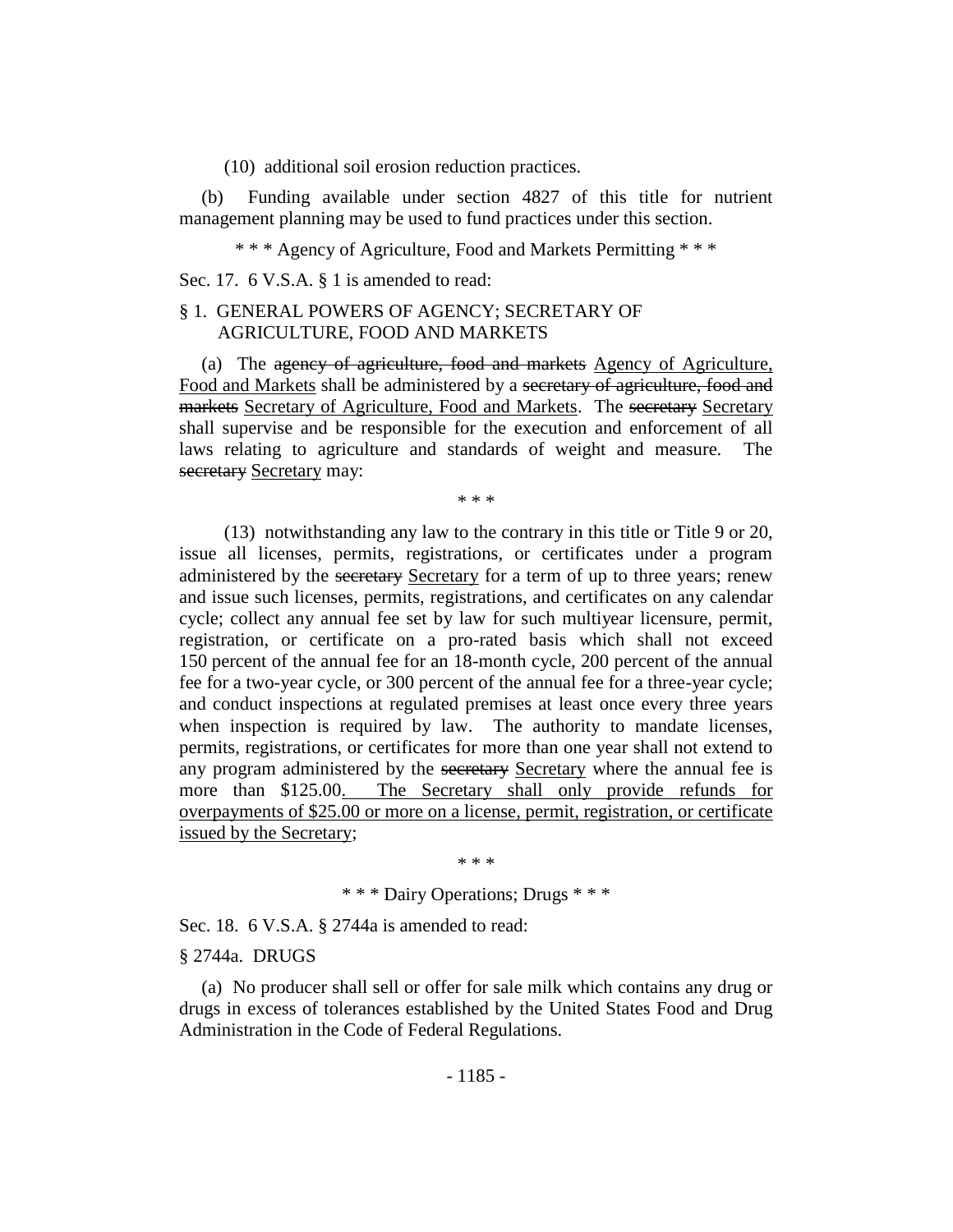(1) In the event that milk from a dairy farm contains a drug, no more milk produced by that producer shall be received by any milk dealer or handler until a sample of at least one complete milking has been collected and found negative. In the event of a second violation within a 12-month period, no more milk produced by that producer shall be received by any milk dealer or handler for a period of up to two days and until a sample of at least one complete milking has been collected and found negative. In the event of a third violation within a 12-month period, the secretary shall, at a minimum, take the same action as required for a second violation and may prohibit the producer from selling milk in this state. No handler or dealer shall accept milk from a producer whose ability to sell milk is suspended or terminated.

(2) In lieu of suspending a producer's ability to sell milk, the secretary may issue an administrative penalty. The amount of the penalty shall not exceed the value of the milk which could have been prohibited from sale. A producer who fails to pay an administrative penalty, after opportunity for hearing, shall have his or her ability to sell milk suspended until the penalty is paid. In lieu of suspending a producer's ability to sell milk, the secretary may accept the assessment by the milk dealer or handler, against the producer, of damages beyond the milk dealer's or handler's control that occurred as a result of purchasing the contaminated milk, as an equivalent penalty.

(1) In the event that milk from a dairy producer contains a drug residue:

(A) No more milk from that producer shall be received by any milk dealer or handler until a sample of at least one complete milking has been collected and found negative.

(B) If a second drug residue violation occurs within 12 months of the first violation, no more milk from that producer shall be received by any milk dealer or handler until a sample of at least one complete milking has been collected and found negative. The producer shall have an administrative penalty equal to the value of one day of milk production assessed.

(C) If a third drug residue violation occurs within 12 months of the first violation, no more milk from that producer shall be received by any milk dealer or handler until a sample of at least one complete milking has been collected and found negative. The producer shall have an administrative penalty equal to the value of two days of milk production assessed. A hearing shall be warned to determine if the producer will be allowed to continue to ship milk.

(2) No handler or dealer shall accept milk from:

(A) a producer after a drug residue violation has occurred until a sample of at least one complete milking has been found negative; or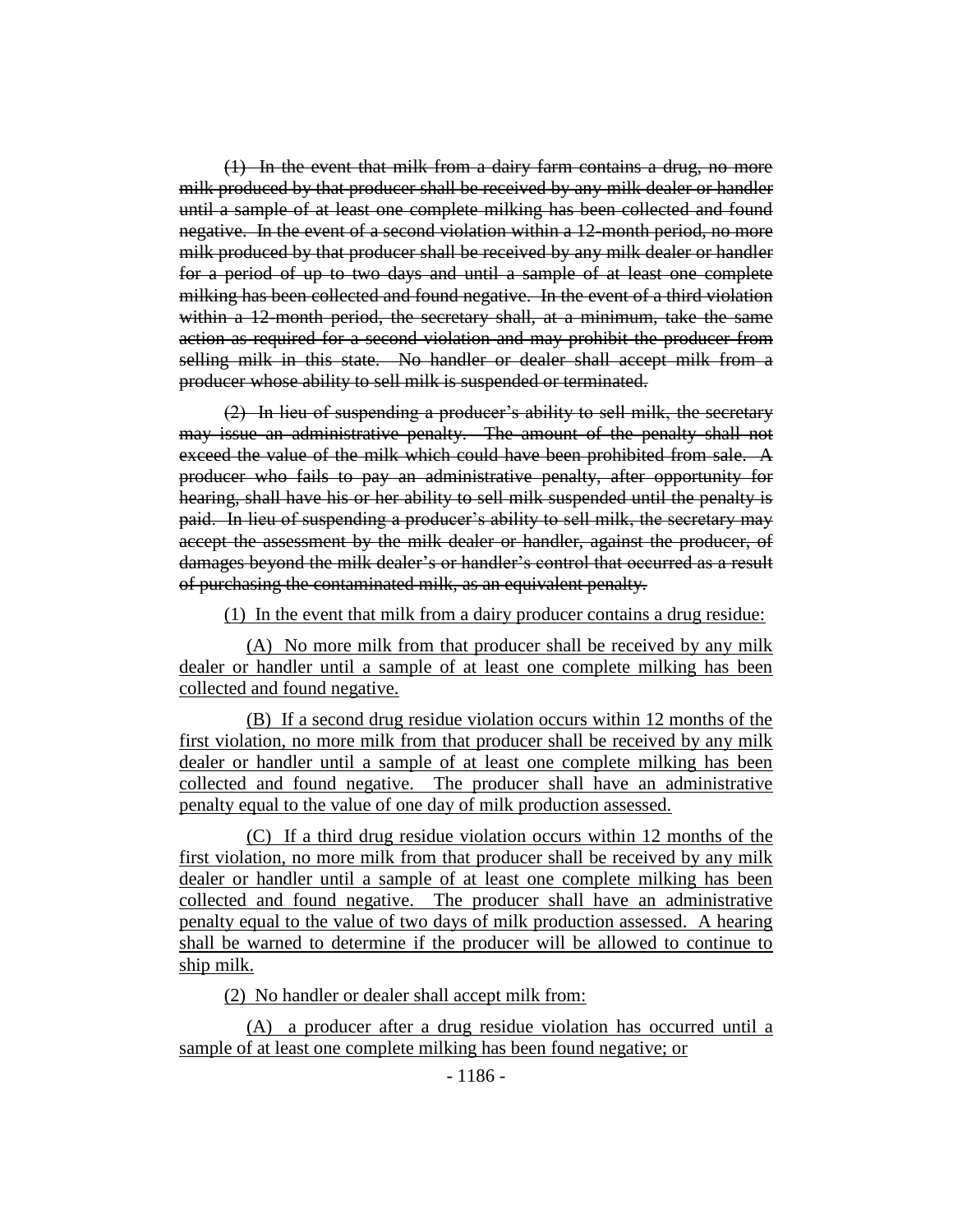#### (B) a producer whose ability to sell milk is suspended or terminated.

(3) A producer who fails to pay an administrative penalty issued under this section within 30 days of issuance of a citation for violation of this section shall have his or her ability to sell milk suspended until the administrative penalty is paid. In lieu of suspending a producer's ability to sell milk, the Secretary may accept the assessment by the milk dealer against the producer.

 $(3)(4)$  Notwithstanding the provisions of subsection (c) of this section, the secretary Secretary may at any time issue an emergency order prohibiting a producer from selling and a handler from accepting any milk until the milk tests negative for drugs.

 $(b)(1)$  No producer shall sell livestock for slaughter which contains livestock with bodily tissue containing any drug or drugs in excess of tolerances established by the United States U.S. Food and Drug Administration in the Code of Federal Regulations.

(2) In the event that bodily tissue obtained from livestock intended for slaughter is found to contain a drug or drugs in excess of levels established by the United States U.S. Food and Drug Administration in the Code of Federal Regulations at the time of sale, the secretary Secretary may assess an administrative penalty not to exceed \$1,000.00 for each violation and may require the farm to participate in a program approved by the Agency intended to mitigate further selling of animals for food that contain violative drug residues in their tissue.

(c) Before issuing an order or administrative penalty under this section, the secretary Secretary shall provide the producer and the handler or dealer an opportunity for hearing.

\* \* \* Weights and Measures \* \* \*

Sec. 19. 9 V.S.A. § 2633 is amended to read:

# § 2633. SPECIFIC POWERS AND DUTIES OF SECRETARY; REGULATIONS

(a) The Secretary shall issue from time to time reasonable regulations for the enforcement of this chapter, which regulations shall have the force and effect of law. These regulations may include (1) standards of net weight, measure, or count, and reasonable standards of fill, for any commodity in package form, (2) rules governing the technical and reporting procedures to be followed and the report and record forms and marks of approval and rejection to be used by inspectors of weights and measures in the discharge of their official duties, (3) exemptions from the sealing or marking requirements of section 2639 of this title with respect to weights and measures of such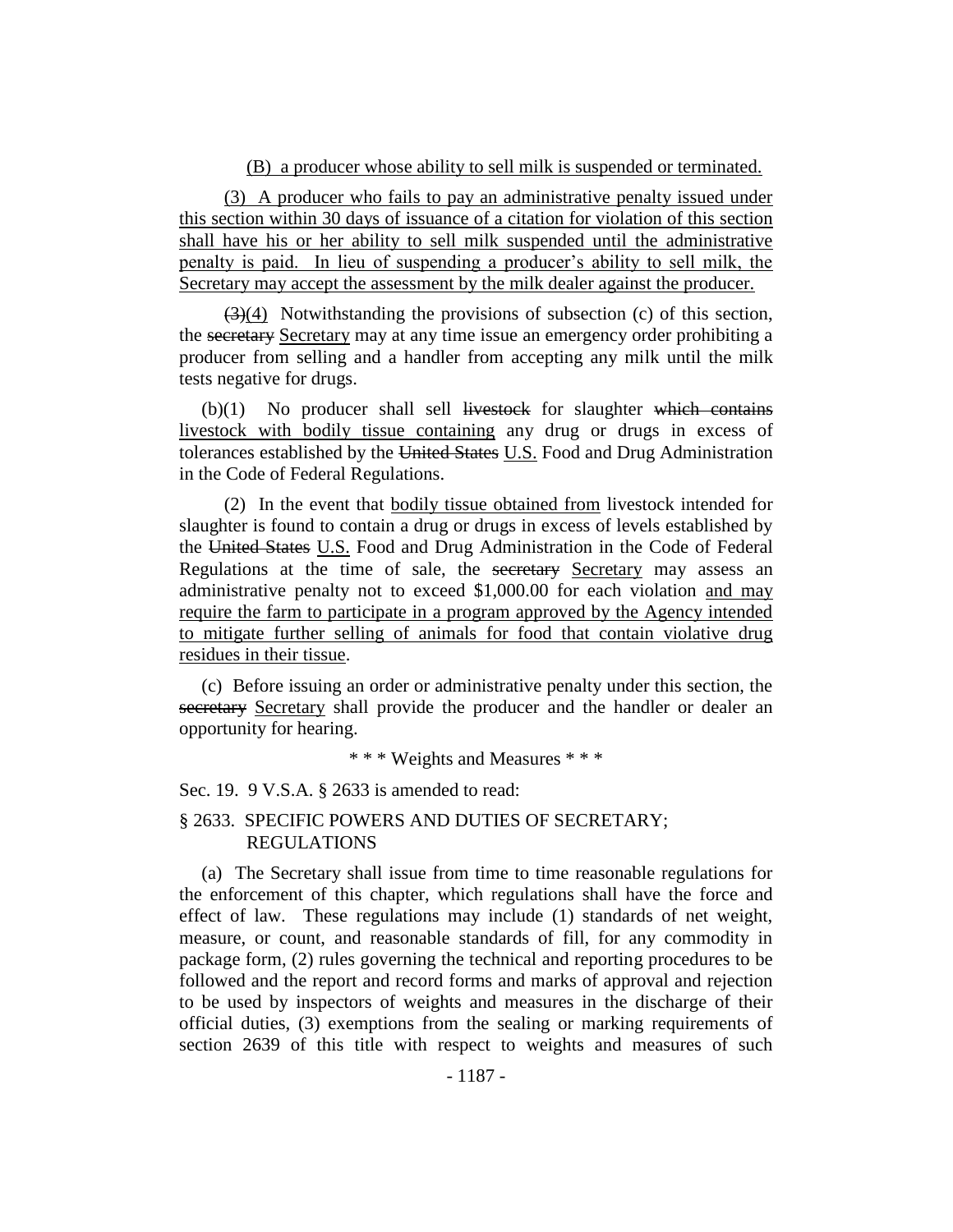character or size that such sealing or marking would be inappropriate, impracticable, or damaging to the apparatus in question. These regulations shall include specifications, tolerances, and other technical requirements for weights and measures of the character of those specified in section 2635 of this title, designed to eliminate from use, without prejudice to apparatus that conforms as closely as practicable to the official standards, those (1) that are not accurate, (2) that are of such construction that they are faulty—that is, that are not reasonably permanent in their adjustment or will not repeat their indications correctly—or (3) that facilitate the perpetration of fraud.

(b) The specifications, tolerances, and other technical requirements for commercial, law enforcement, data gathering, and other weighing and measuring devices, as adopted by the national conference on weights and measures and published in National Institute of Standards and Technology Handbook 44, "Specifications, Tolerances, and other Technical Requirements for Weighing and Measuring Devices," and supplements thereto, or revisions thereof, shall apply to weighing and measuring devices in the State, except insofar as modified or rejected by regulation.

(c) The uniform regulation for packaging and labeling, the uniform regulation for unit pricing, and the uniform regulation for the method of sale of commodities, except for bread, as adopted by the national conference on weights and measures, and published by the National Institute of Standards and Technology Handbook 130, "Uniform Laws and Regulations," together with amendments, supplements, and revisions thereto, are adopted as part of this chapter except as modified or rejected by regulation.

\* \* \* VEDA; Water Quality Initiatives \* \* \*

Sec. 20. 10 V.S.A. § 280a is amended to read:

#### § 280a. ELIGIBLE PROJECTS; AUTHORIZED FINANCING PROGRAMS

(a) The Authority may develop, modify, and implement any existing or new financing program, provided that any specific project that benefits from such program shall meet the criteria contained in the Vermont Sustainable Jobs Strategy adopted under section 280b of this title, and provided further that the program shall meet the criteria contained in the Vermont Sustainable Jobs Strategy adopted under section 280b of this title. These programs may include:

\* \* \*

(11) a program that would award grants made to eligible and qualified recipients as directed by the Agency of Agriculture, Food and Markets or the Agency of Natural Resources for the purpose of funding stream stability and conservation reserve enhancement environmental water quality initiatives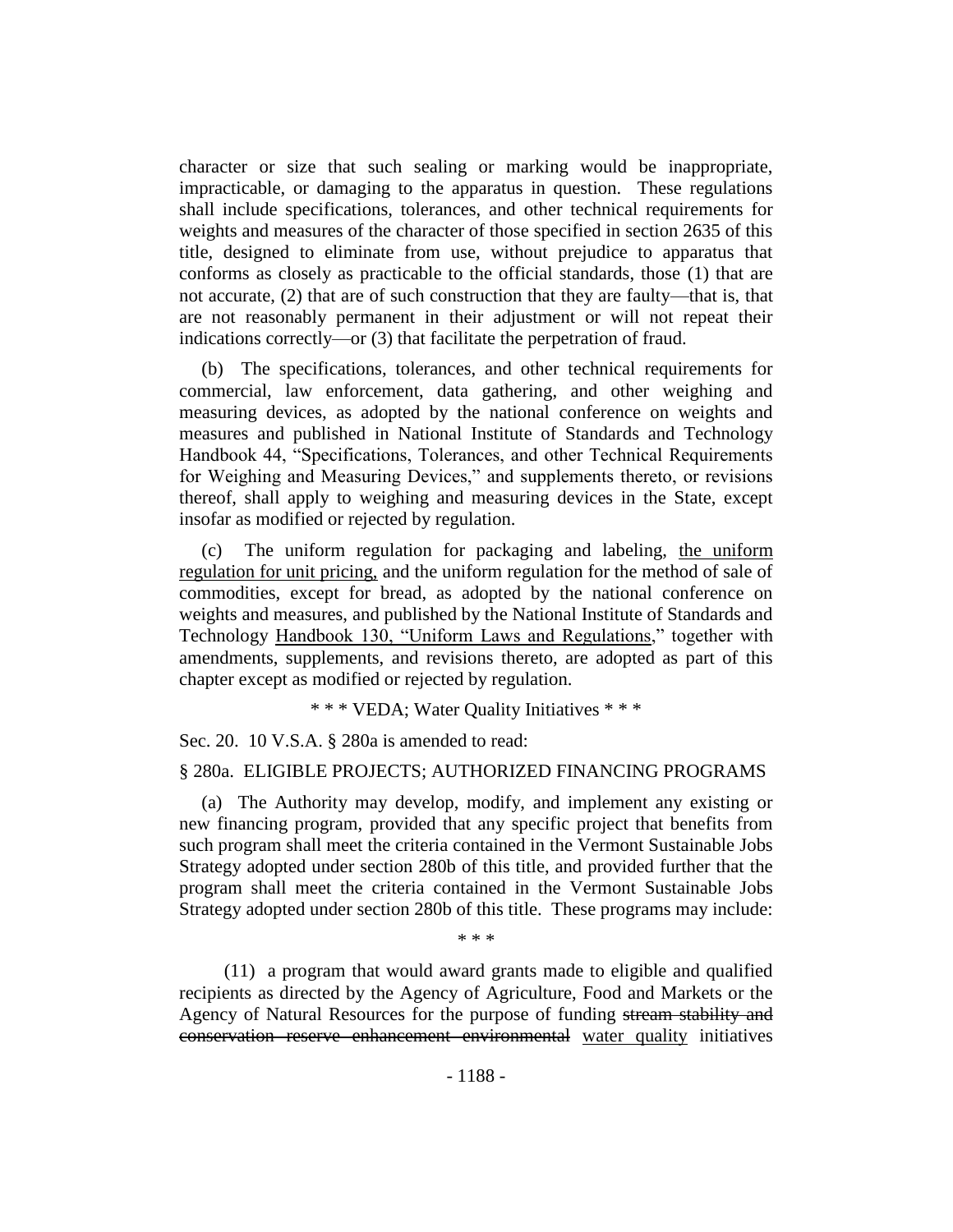approved by the agencies, provided that the maximum amount of grants awarded by the Authority pursuant to the program shall not exceed \$1,340,238.00 in the aggregate.

\* \* \*

#### Sec. 21. VEDA FINANCING OF WATER QUALITY INITIATIVES

Notwithstanding 32 V.S.A. § 706, the Vermont Economic Development Authority is authorized to transfer to the Agency of Agriculture, Food and Markets or the Agency of Natural Resources funds held by VEDA for water quality programs pursuant to 10 V.S.A. § 280a(11).

\* \* \* Working Lands Enterprise Program \* \* \*

Sec. 22. 6 V.S.A. § 4604 is amended to read:

## § 4604. LEGISLATIVE INTENT

It is the intent of the General Assembly in adopting this subchapter to create a working lands enterprise board to administer a fund and develop policy recommendations to:

\* \* \*

(8) increase the amount of State investment in working lands enterprises, particularly when it leverages private and philanthropic funds; and

(9) support the people and businesses that depend on Vermont's renewable land-based resources and the sustainable and productive use of the land by coordinating and integrating financial products and programs; and

(10) provide priority funding to agricultural and forest product enterprises. The priority for funding agricultural and forest product enterprises is not intended to exclude funding for technical assistance that directly supports enterprise development.

Sec. 23. 6 V.S.A. § 4606(b) is amended to read:

(b) Organization of Board. The Board shall be composed of:

(1) the Secretary of Agriculture, Food and Markets or designee, who shall serve as chair;

(2) the Commissioner of Forests, Parks and Recreation or designee;

(3) the Secretary of Commerce and Community Development or designee;

(4) the following members appointed by the Speaker of the House: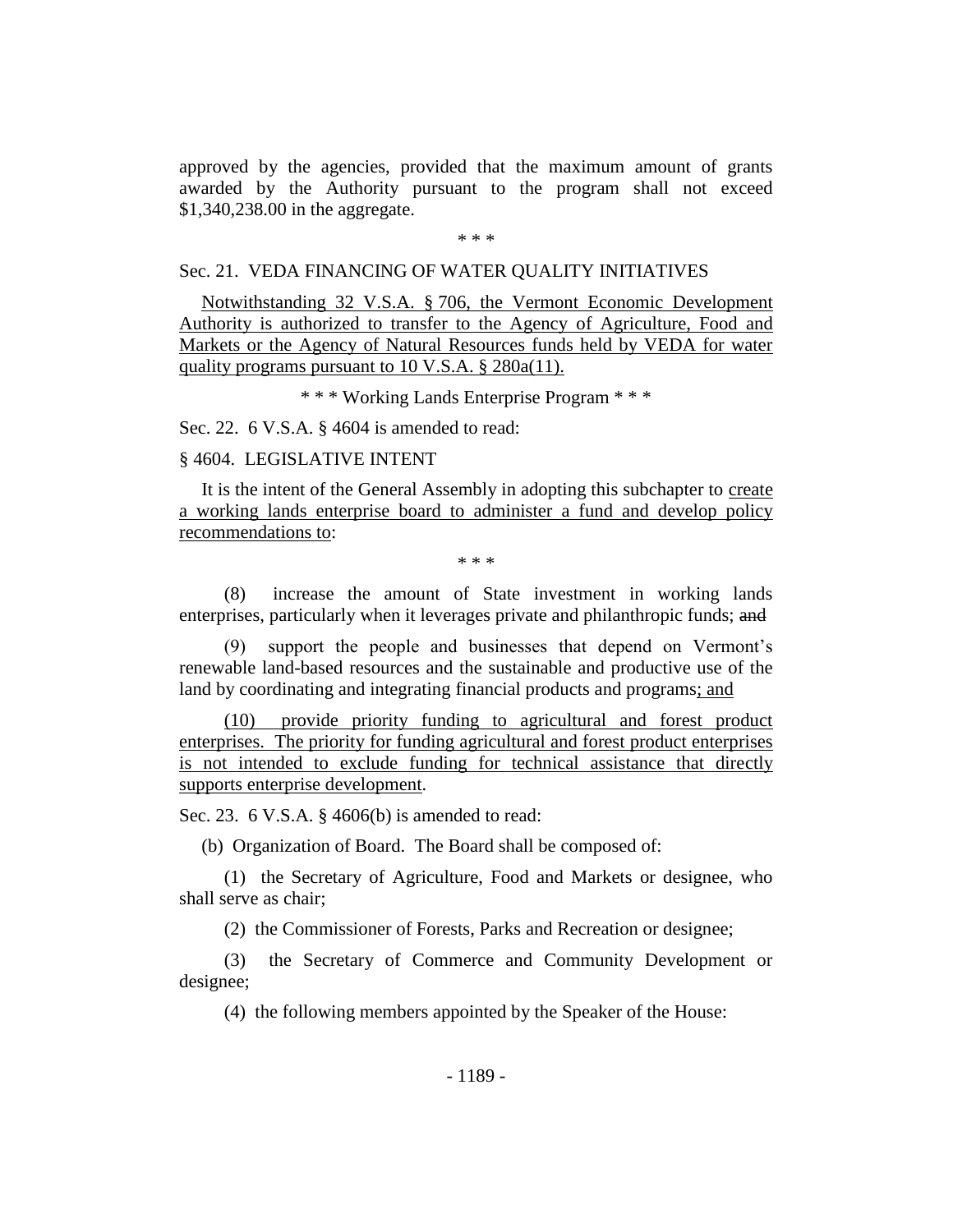(A) one member who is a representative of the Vermont forest industry who is also a consulting forester;

(B) one member who is actively engaged in commodity maple production;

(C) one member who is actively engaged in on-farm value-added processing;

(D) one member who is actively engaged in manufacturing or distribution of Vermont agricultural products; and

(E) one member with expertise in sales, marketing, or market development;

(5) the following members appointed by the Senate Committee on Committees:

(A) one member who is actively engaged in wood products manufacturing;

(B) one member who is a representative of one of the two largest membership-based agricultural organizations in Vermont who is not a dairy farmer involved in production agriculture whose primary enterprise is not fluid milk;

(C) one member who is actively engaged in primary wood processing or logging;

(D) one member who is an agriculture and forestry enterprise funder; and

(E) one member who is a person with expertise in rural economic development; and

(6) the following members appointed by the Governor:

(A) one member who is a representative of Vermont's dairy industry who is also a dairy farmer;

(B) one member who is a representative of a membership-based forestland owner organization Vermont's forestry industry who is also a working forest landowner;

(C) one member with expertise in land planning and conservation efforts that support Vermont's working landscape; and

(D) one member who is an employee of a Vermont institution engaged in agriculture or forestry education, training, or research; and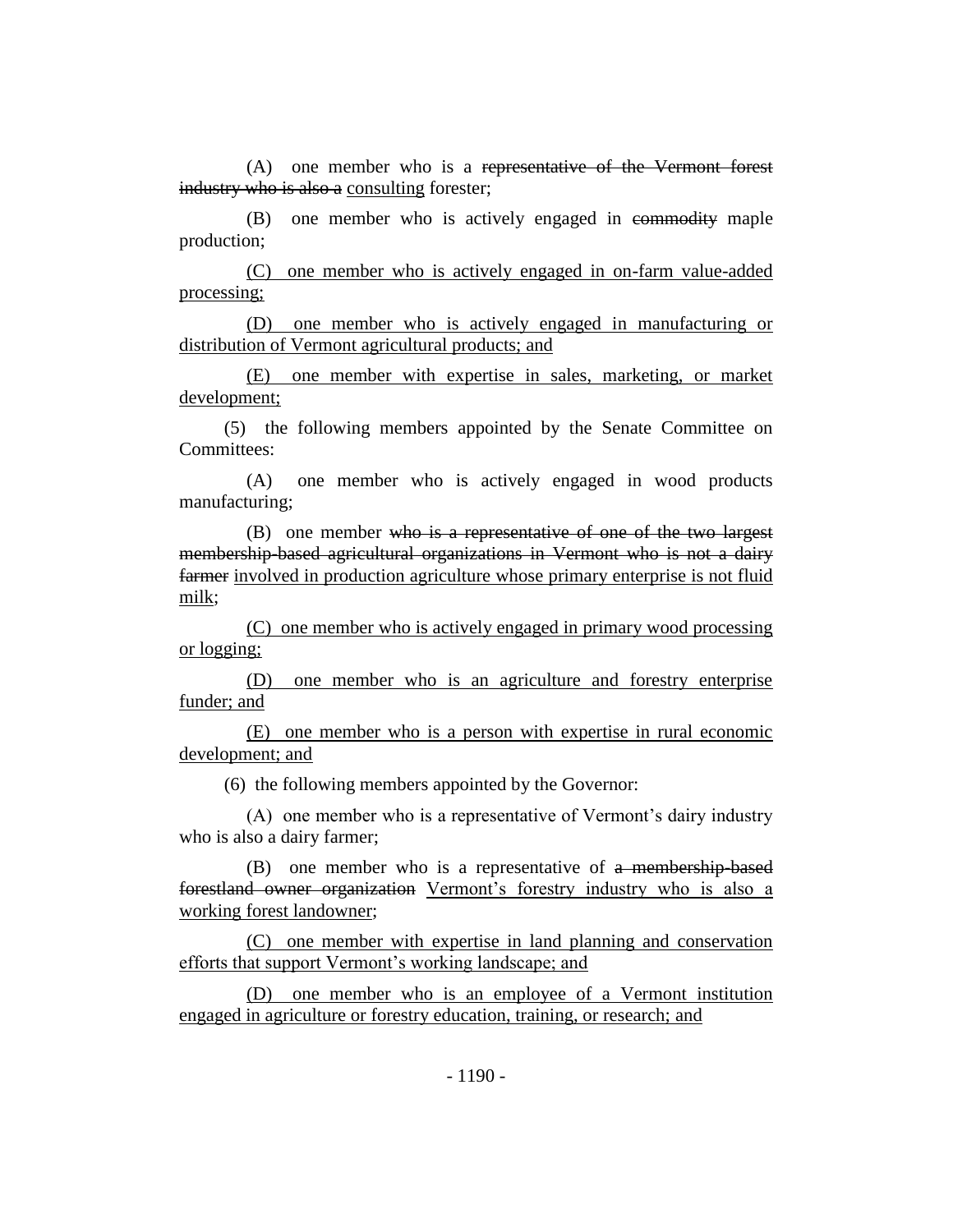(7) the following members appointed by the Vermont Agricultural and Forest Products Development Board:

(A) one member who is actively engaged in value-added agricultural products manufacturing; and

(B) two members actively engaged in providing marketing assistance, market development, or business and financial planning;

 $(8)(7)$  the following members, who shall serve as ex officio, nonvoting members:

(A) the Manager of the Vermont Economic Development Authority or designee;

(B) the Executive Director of the Vermont Sustainable Jobs Fund or designee; and

(C) the Executive Director of the Vermont Housing Conservation Board or designee.

Sec. 24. 6 V.S.A. § 4607 is amended to read:

# § 4607. POWERS AND DUTIES OF THE VERMONT WORKING LANDS ENTERPRISE BOARD

(a) Duties. The Vermont Working Lands Enterprise Board is charged with:

(1) optimizing the agricultural and forest use of Vermont lands and other agricultural resources;

(2) expanding existing markets and identifying and developing new profitable in-state and out-of-state markets for food, fiber, forest products, and value-added agricultural products, including farm-derived renewable energy; and

(3) identifying opportunities and challenges related to access to capital, infrastructure, product development, marketing, training, research, and education.

(b) Powers. The Vermont Working Lands Enterprise Board shall have the authority:

(1) to design and conduct an ongoing public engagement process, which may include taking testimony and receiving information from any party interested in the Board's activities;

(2) to gain information through the use of experts, consultants, and data to perform analysis as needed;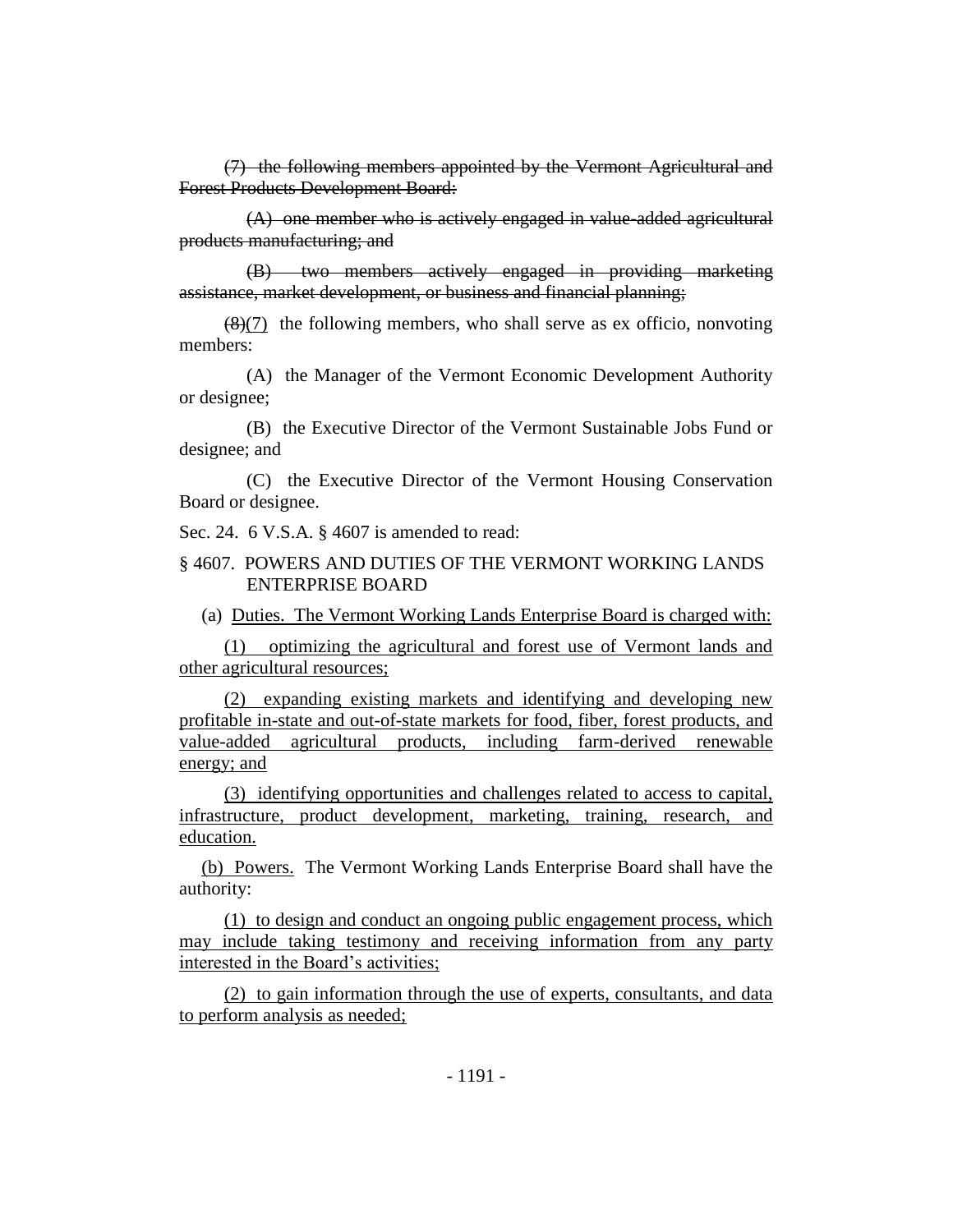(3) to request services from State economists, State administrative agencies, and State programs;

(4) to obtain information from other planning entities, including the Farm to Plate Investment Program;

(5) to serve as a resource for and make recommendations to the Administration and the General Assembly on ways to improve Vermont's laws, regulations, and policies in order to attain the goals set forth in section 4604 of this title;

 $(1)(6)$  to establish an application process and eligibility criteria for awarding grants, loans, incentives, and other investments in agricultural and forestry enterprises and in food and forest systems, provided that the Board shall prioritize assistance under this chapter to a person engaged in farming or forestry before providing assistance to a nonprofit organization or nonprofit corporation for a project that competes with a person engaged in farming or forestry;

 $(2)(7)$  to award grants and other investments, which may include loans underwritten and administered through the Vermont Economic Development Authority;

 $(3)(8)$  to enter into performance contracts with one or more persons in order to provide investment and services to agricultural and forestry enterprises, including:

(A) technical assistance and product research services;

(B) marketing assistance, market development, and business and financial planning;

(C) organizational, regulatory, and development assistance; and

(D) feasibility studies of facilities or capital investments to optimize construction and other cost efficiencies;

(4)(9) to identify workforce needs and programs in order to develop training and incentive opportunities for the agriculture and forest product sectors after consulting with the Department of Labor;

 $(5)(10)$  to identify strategic statewide infrastructure and investment priorities considering:

(A) leveraging opportunities;

(B) economic clusters;

(C) return-on-investment analysis;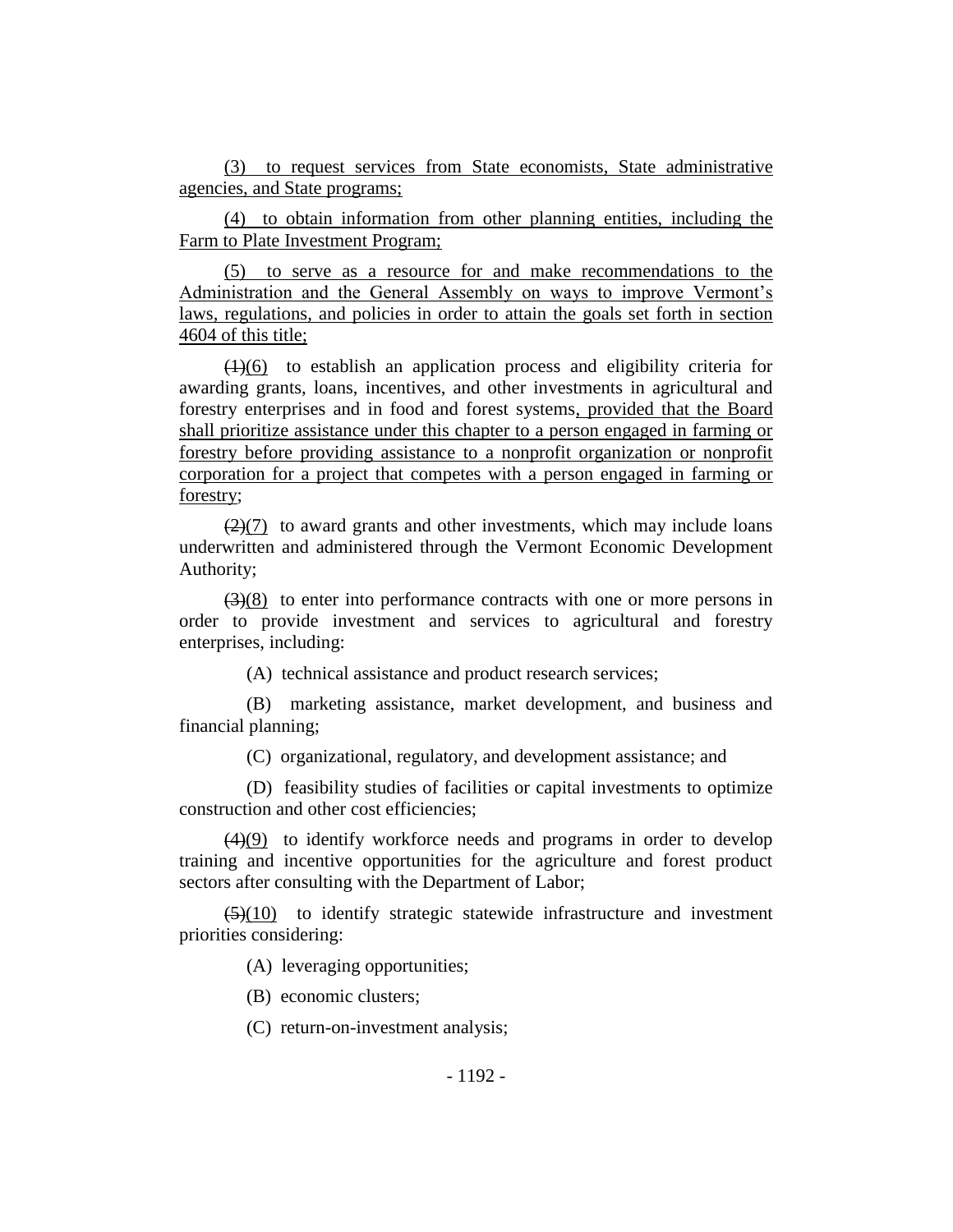(D) other considerations the Board determines appropriate; and

 $(6)(11)$  to pursue and accept grants or other funding from any public or private source and to administer such grants or funding consistent with their terms. to develop an annual operating budget, and:

(A) solicit and accept any grants, gifts, or appropriations necessary to implement the budget pursuant to 32 V.S.A. § 5; and

(B) expend any monies necessary to carry out the purposes of this section.

(b)(c) Staff support. The Agency of Agriculture, Food and Markets shall provide administrative support to the extent authorized by the Secretary of Agriculture, Food and Markets, and with the assistance of the Department of Forests, Parks and Recreation to the extent authorized by the Commissioner of Forests, Parks and Recreation, in order to support the board Board in the performance of its duties pursuant to this section.

# Sec. 25. REPEAL OF VERMONT AGRICULTURAL AND FOREST PRODUCTS DEVELOPMENT BOARD

6 V.S.A. § 2966 (Agricultural and Forest Products Development Board) shall be repealed on July 1, 2015.

\* \* \* Animal Shelter \* \* \*

Sec. 26. 13 V.S.A. § 365 is amended to read:

§ 365. SHELTER OF ANIMALS

\* \* \*

(c)(1) A dog, whether chained or penned, shall be provided living space no less than three feet by four feet for 25 pound and smaller dogs, four feet by four feet for 26-35 pound dogs, four feet by five feet for 36-50 pound dogs, five feet by five feet for 51-99 pound dogs, and six feet by five feet for 100 pound and larger dogs. The shelter shall be constructed of materials with a thermal resistance factor of 0.9 or greater and shall contain clean bedding material sufficient to retain the dog's normal body heat.

\* \* \*

(e) A dog maintained out-of-doors must shall be provided with suitable housing or shelter that assures ensures that the dog is protected from wind and draft, and from excessive sun, rain, and other environmental hazards throughout the year. The housing or shelter shall be fully enclosed except for a portal. The portal shall be of a sufficient size to allow the dog unimpeded passage into and out of the structure. The portal shall be constructed with a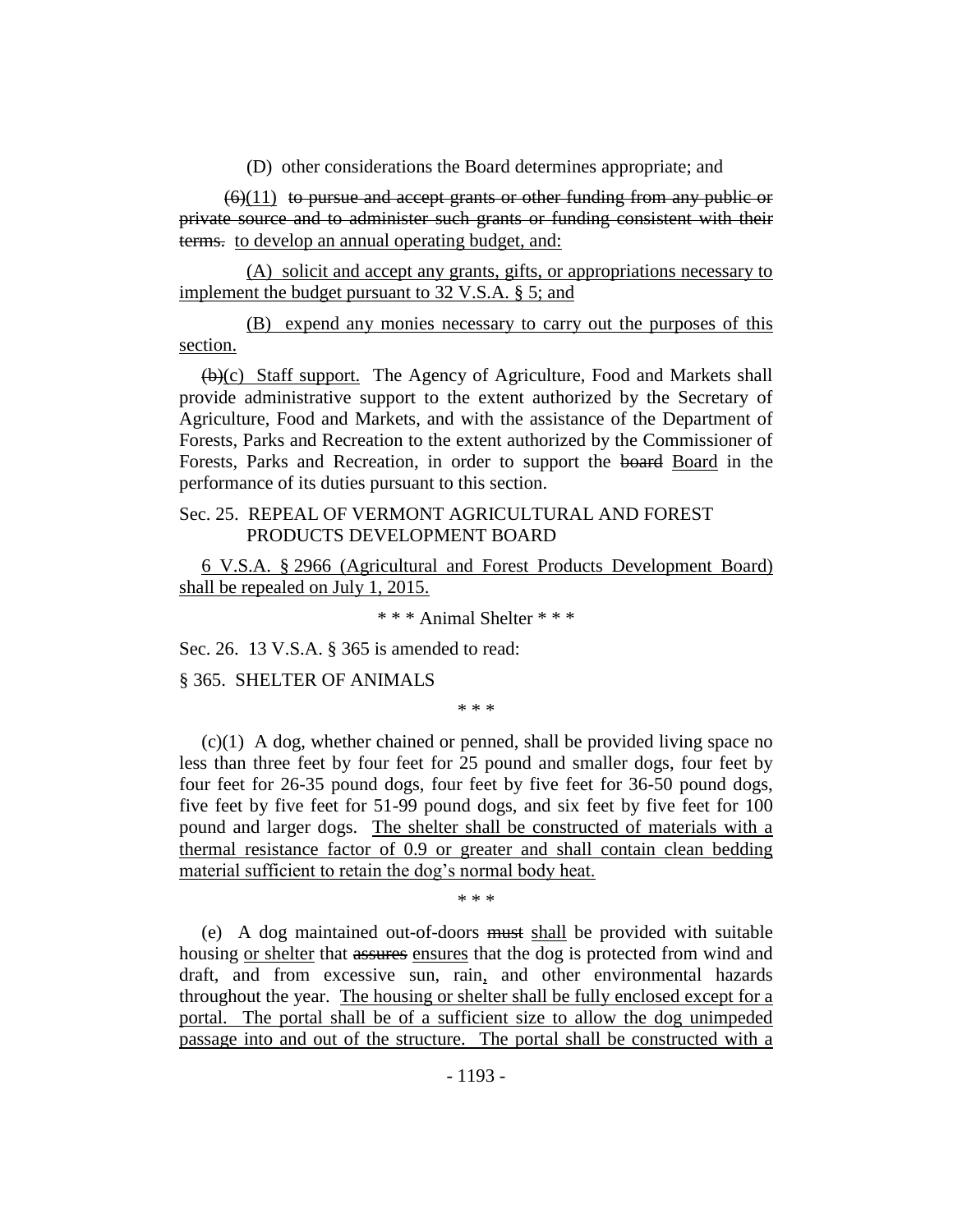baffle or other means of keeping wind and precipitation out of the interior. Inadequate shelter may be indicated by the shivering of the dog due to cold weather for a continuous period of 10 minutes or by symptoms of frostbite or hypothermia. A metal barrel is not adequate shelter for a dog.

(f) A dog chained to a shelter must be on a tether chain at least four five times the length of the dog as measured from the tip of its nose to the base of its tail, and shall allow the dog access to the shelter. The chain or tether shall be attached to both the dog and the anchor using swivels or similar devices that prevent the chain or tether from becoming entangled or twisted. The chain or tether shall be attached to a well-fitted collar or harness on the dog.

\* \* \*

\* \* \* Agricultural Equipment \* \* \*

Sec. 27. 32 V.S.A. § 9741(25) is amended to read:

 $(25)$  Sales Sale to a farmer, as that term is defined in section 3752 of this title, of agricultural machinery and equipment for use and consumption directly and exclusively, except for isolated or occasional uses, in the production for sale of tangible personal property on farms (including stock, dairy, poultry, fruit, and truck farms), orchards, nurseries, or in greenhouses or other similar structures used primarily for the raising of agricultural or horticultural commodities for sale. It shall be rebuttably presumed that uses are not isolated or occasional if they total more than four 50 percent of the time the machinery or equipment is operated.

\* \* \* Motor Fuel Oil Prices; Agricultural Economy \* \* \*

Sec. 28. MOTOR FUEL OIL PRICES; STUDY

(a) Findings. The General Assembly finds as follows:

(1) The price of motor fuel has a major effect on Vermonters and our economy as a whole, particularly the agricultural sector of our economy.

(2) In recent years, it has become apparent that, although fuel prices have decreased nationally and across Vermont, this cost reduction has not kept pace in the State's northwestern communities.

(3) Based on the most recent census data collected by the U.S. Department of Agriculture, in the year 2012 there were 1,444 farms spanning 278,897 acres in Chittenden, Franklin, and Grand Isle Counties.

(4) Combined, the gasoline, fuel, and oil expenses for the farms in those three counties were \$14.712 million.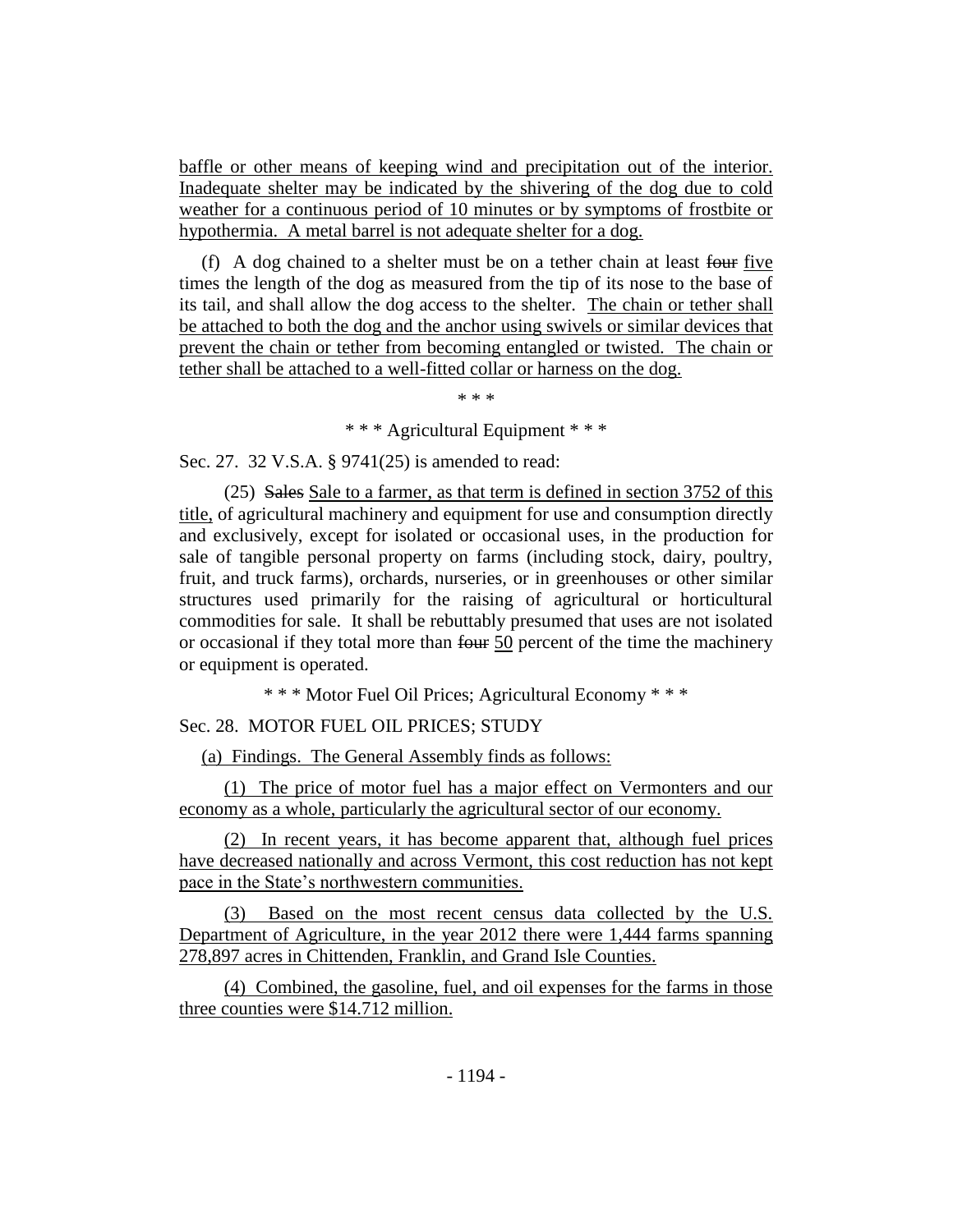(5) It is incumbent upon the proper authorities to ensure to the greatest extent possible that farm production expenses reflect fair pricing so that the many agricultural products placed into the greater stream of commerce are competitively priced.

(b) Definitions. As used in this section:

(1) "Control" means the power, whether or not exercised, to establish, fix, or direct the retail price of motor fuel sold by a dealer, through ownership of stock or assets used by the dealer or through contract, agency, consignment, or otherwise, whether that power can be exercised directly or indirectly or through parent corporations, subsidiaries, related persons and entities, or affiliates.

(2) "Dealer" means a person located in Vermont that sells motor fuel oil to an end user at a service station, filling station, or otherwise.

(3) "Distributor" means a person that sells motor fuel oil to a dealer or directly to an end user.

(4) "Motor fuel oil" means internal combustion fuel sold for use in a motor vehicle, as that term is defined in 23 V.S.A. § 4(21), or in a farm tractor, as that term is defined in 23 V.S.A. § 4(68).

(5) "Motor fuel oil sales" means the wholesale or retail sale of motor fuel oil.

(c) Reporting. On or before December 15, 2015, the Attorney General may require distributors and dealers to provide information about the ownership or control of dealers or of assets related to motor fuel oil sales, volume of motor fuel oil sold or supplied, and wholesale and retail motor fuel oil prices.

(d) Confidentiality. Information received by the Attorney General under this section is confidential and shall be treated in the same manner as provided in 9 V.S.A. § 2460(a)(4).

(e) Report. The Attorney General shall study any data deemed relevant to the retail price of motor fuel oil in Vermont, including the data identified in subsection (c) of this section, and, on or before December 15, 2015, shall report to the General Assembly with recommendations, if any, regarding market conduct, including pricing, in the motor fuel oil industry in Vermont.

(f) Exercise of authority. The authority of the Attorney General under subsection (c) of this section to require reporting of distributors and dealers shall be exercised only with respect to the requirements of this section and shall not be exercised after December 15, 2015.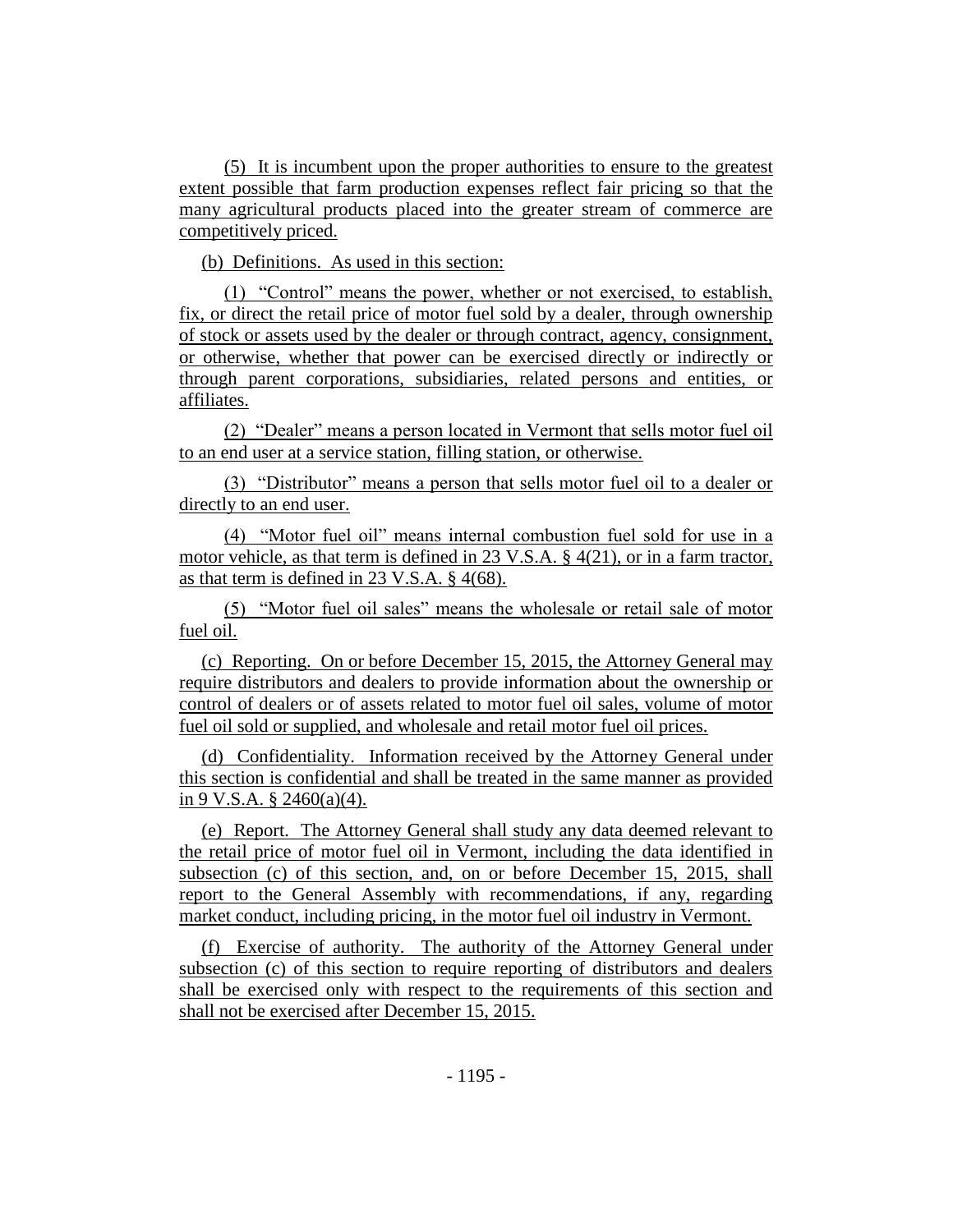#### \* \* \* Unpasteurized Milk \* \* \*

#### Sec. 29. 6 V.S.A. chapter 152 is amended to read:

#### CHAPTER 152. SALE OF UNPASTEURIZED (RAW) MILK

#### \* \* \*

# § 2777. STANDARDS FOR THE SALE OF UNPASTEURIZED (RAW) MILK

\* \* \*

(b) Unpasteurized milk shall be sold only from the farm on which it was produced except when delivery is arranged in conformance with section 2778 of this chapter. Unpasteurized milk shall not be sold or offered as free samples at any location other than on the farm on which the milk was produced.

(c) Unpasteurized milk operations shall conform to reasonable sanitary standards, including:

(1)(A) Unpasteurized milk shall be derived from healthy animals which are subject to appropriate veterinary care, including tuberculosis and brucellosis testing and rabies vaccination, according to accepted testing and vaccinations vaccination standards as established by the Agency.

(B) Prior to the use of a dairy animal for the production and sale of unpasteurized milk under this chapter, a producer of unpasteurized milk shall test the dairy animal for brucellosis and tuberculosis. The producer shall test the dairy animal used for production and sale of unpasteurized milk for brucellosis and tuberculosis every two years from the date of the first test for brucellosis and tuberculosis accordingly.

(C) Test A producer shall post test results and verification of vaccinations shall be posted on the farm in a prominent place and be easily visible shall make results available to customers and the Agency.

\* \* \*

(d) Unpasteurized milk shall conform to the following production and marketing standards:

\* \* \*

(6) Customer inspection and notification.

(A) Prior to selling milk to a new customer, the new customer shall visit the farm and the The producer shall provide the customer with the opportunity to tour the farm and any area associated with the milking operation. The producer shall permit the customer to return to the farm at a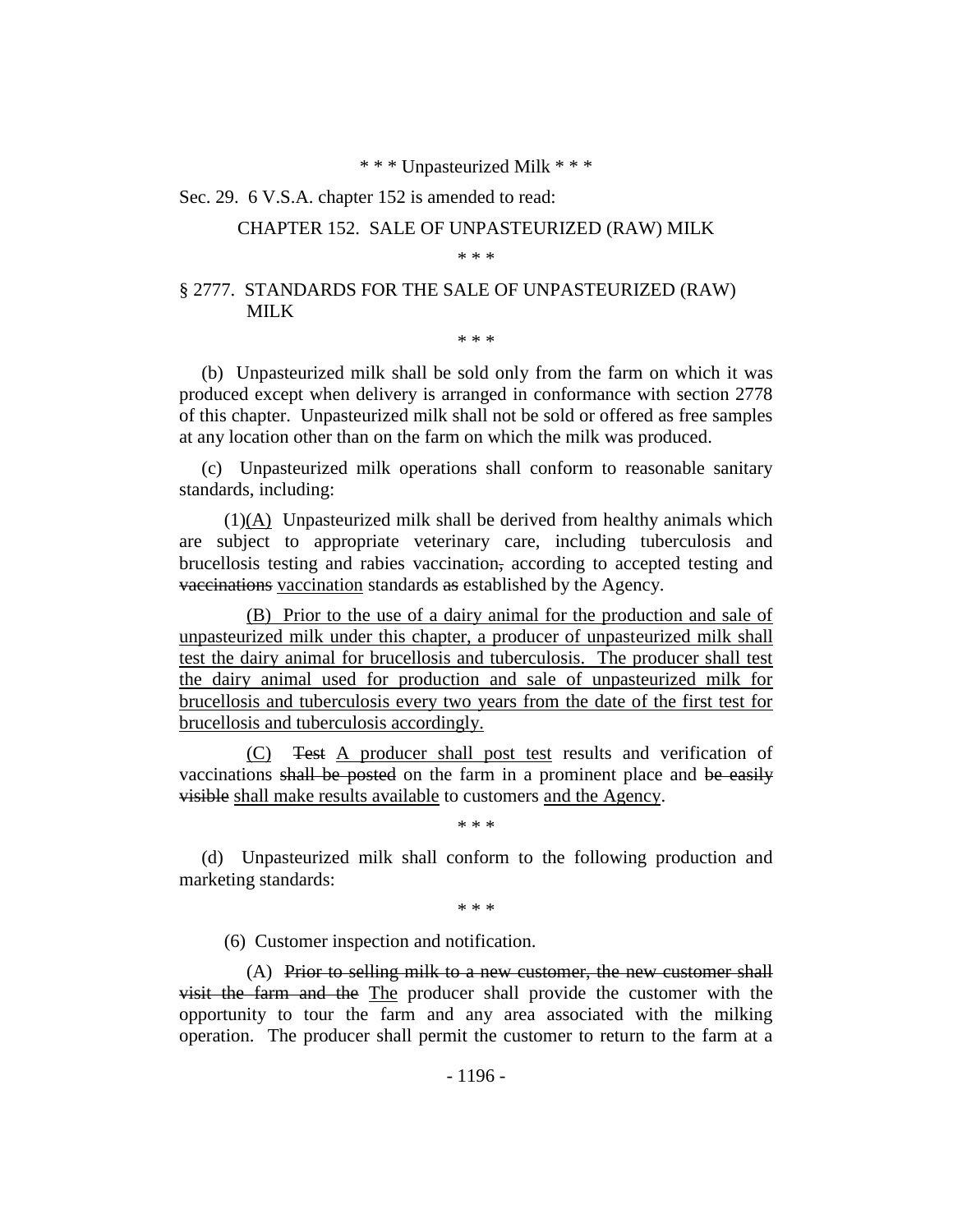reasonable time and at reasonable intervals to reinspect any areas associated with the milking operation.

(B) A sign with the words "Unpasteurized (Raw) Milk. Not pasteurized. Keep Refrigerated." and "This product has not been pasteurized and therefore may contain harmful bacteria that can cause illness particularly in children, elders, and persons with weakened immune systems and in pregnant women can cause illness, miscarriage, or fetal death, or death of a newborn." shall be displayed prominently on the farm in a place where it can be easily seen by customers. The lettering shall be at least one inch in height and shall be clearly readable.

(e) Producers A producer selling 87.5 or fewer gallons (350 quarts) of unpasteurized milk per week shall meet the requirements of subsections (a) through (d) of this section and shall sell unpasteurized milk only from the farm on which it was produced. A producer selling 87.5 or fewer gallons of unpasteurized milk may choose to meet the requirements of subsection (f) of this section, in which case the producer may deliver in accordance with section 2778 of this title.

(f) Producers A producer selling  $6 \text{ more than } 87.5 \text{ gallons to } 280,350$ gallons (more than 350 to  $1,120$  1,400 quarts) of unpasteurized milk per week shall meet the requirements of subsections (a) through (d) of this section as well as the following standards:

\* \* \*

(3) Testing.

(A) A producer shall have unpasteurized milk tested twice per month by a U.S. Food and Drug Administration accredited laboratory using accredited lab approved testing containers. Milk shall be tested for the following and the results shall be below these limits:

(i) total bacterial (aerobic) count: 15,000 cfu/ml (cattle and goats);

(ii) total coliform count: 10 cfu/ml (cattle and goats);

(iii) somatic cell count: 225,000/ml (cattle); 500,000/ml (goats).

(B) The producer shall assure ensure that all test results are forwarded to the Agency, by the laboratory, upon completion of testing or within five days of receipt of the results by the producer.

\* \* \*

(D) The Secretary shall issue a warning to a producer when a monthly test exceeds the limits required under subdivision  $(3)(A)$  of this subsection (f). The producer shall retest unpasteurized milk from the farm no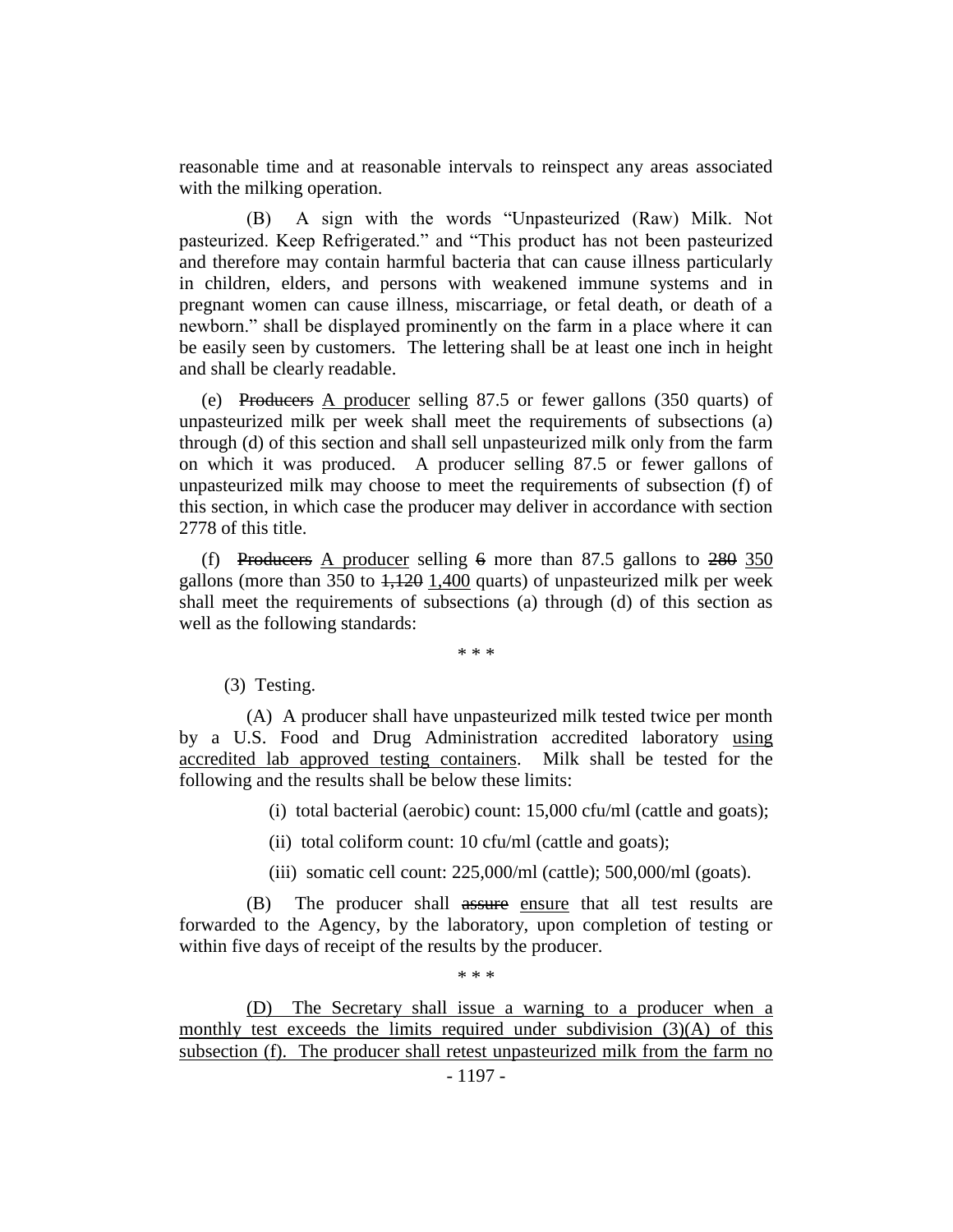later than one week from the date of receipt of the test results indicating that unpasteurized milk exceeded the limits required under subdivision (3)(A) of this subsection.

(E) If a retest of unpasteurized milk under subdivision (3)(D) of this subsection (f) exceeds the limits required under subdivision  $(3)(A)$  of this subsection, the Secretary shall suspend the authority of the producer under this chapter to sell unpasteurized milk until the producer submits test results indicating that unpasteurized milk from the farm is below the limits required under subdivision (3)(A) of this subsection.

(F) If a retest required under subdivision  $(3)(D)$  of this subsection (f) exceeds the limits required under subdivision  $(3)(A)$  of this subsection, the producer shall warn customers that unpasteurized milk from the farm exceeds one or more of the limits required under subdivision (3)(A) of this subsection until the producer submits test results indicating that unpasteurized milk from the farm is below the limits required under subdivision  $(3)(A)$  of this subsection. The producer may provide the warning by posting the test results on a sign that is located in a prominent manner and that is clearly visible to consumers at the point of delivery or by directly notifying customers.

\* \* \*

(6) Prearranged Off-farm delivery. Prearranged The delivery of unpasteurized milk is permitted and shall be in compliance with section 2778 of this title.

(g) The sale of more than  $280$   $350$  gallons  $(1,120$   $1,400$  quarts) of unpasteurized milk in any one week is prohibited.

# § 2778. DELIVERY OF UNPASTEURIZED (RAW) MILK

(a) Delivery of unpasteurized milk off the farm is permitted only within the State of Vermont and only of milk produced by those producers a producer meeting the requirements of subsection 2777(f) of this chapter.

(b) Delivery shall conform to the following requirements:

(1) Delivery shall be to eustomers who have a customer who has:

 $(A)$  visited the farm as required under subdivision  $2777(d)(4)$  of this title; and

(B) purchased milk in advance either by a one-time payment or through a subscription. Milk is purchased in advance of delivery when payment is provided prior to delivery at the customer's home or prior to commencement of the farmers' market where the customer receives delivery.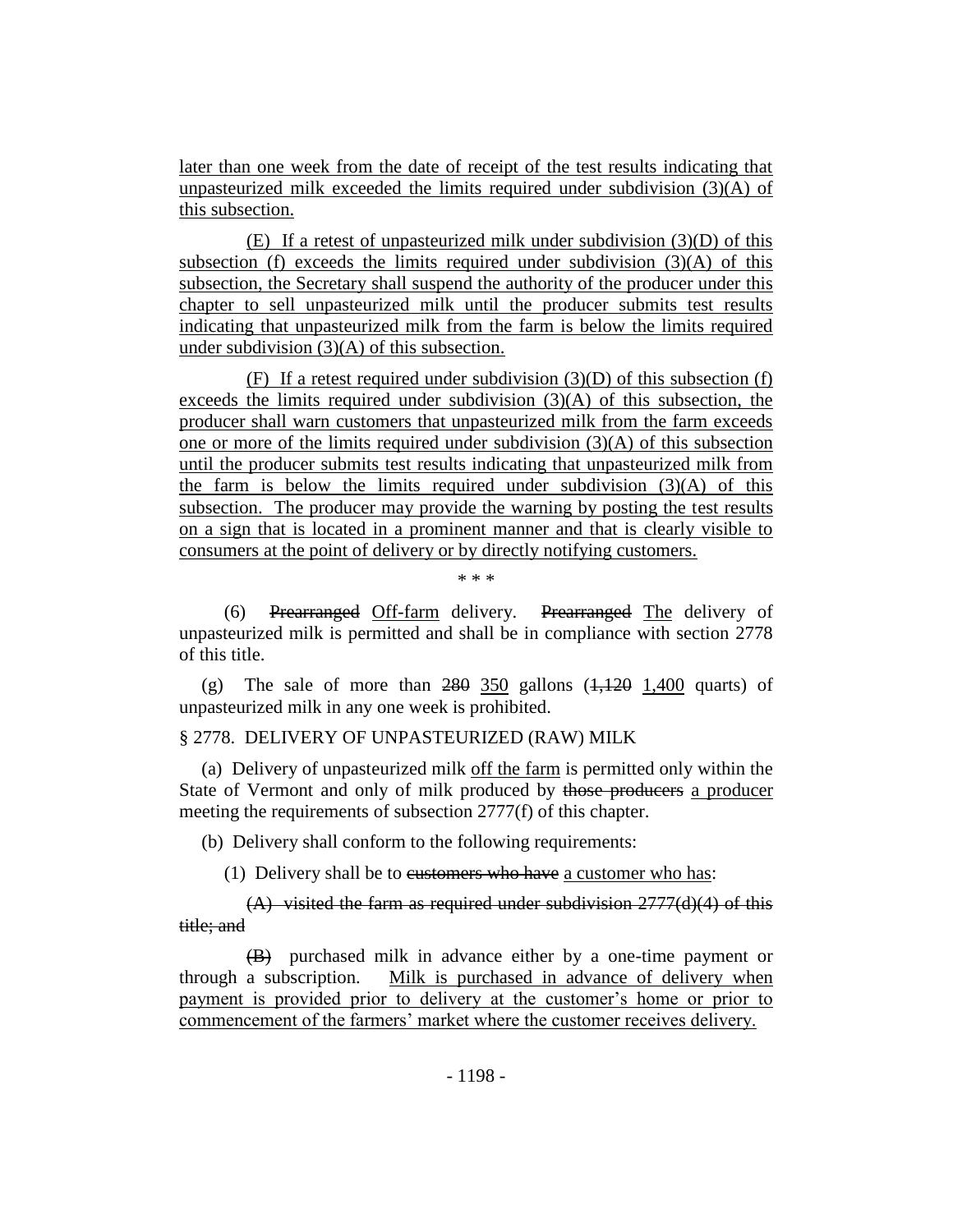(2) Delivery shall be A producer may deliver directly to the customer:

(A) at the customer's home or into a refrigerated unit at the customer's home if such unit is capable of maintaining the unpasteurized milk at 40 degrees Fahrenheit or lower until obtained by the customer;

(B) at a farmers' market, as that term is defined in section 5001 of this title, where the producer is a vendor.;

(3) During delivery, unpasteurized milk shall be protected from exposure to direct sunlight.

(4) During delivery, unpasteurized milk shall be kept at 40 degrees Fahrenheit or lower at all times.

(c) A producer may contract with another individual to deliver the unpasteurized milk in accordance with this section. The producer shall be jointly and severally liable for the delivery of the unpasteurized milk in accordance with this section.

(d) Prior to delivery at a farmers' market under this section, a producer shall submit to the Agency of Agriculture, Food and Markets, on a form provided by the Agency, written or electronic notice of intent to deliver unpasteurized milk at a farmers' market. The notice shall:

(1) include the producer's name and proof of registration;

(2) identify the farmers' market or markets where the producer will deliver milk; and

(3) specify the day or days of the week on which delivery will be made at a farmers' market.

(e) A producer delivering unpasteurized milk at a farmers' market under this section shall display the registration required under subdivision  $2777(f)(4)$ of this title and the sign required under subdivision 2777(d)(6) on the farmers' market stall or stand in a prominent manner that is clearly visible to consumers.

\* \* \* Effective Dates \* \* \*

#### Sec. 30. EFFECTIVE DATES

(a) This section and Sec. 29 (unpasteurized milk) shall take effect on passage.

(b) The remainder of the act shall take effect on July 1, 2015.

(Committee vote: 4-0-1)

(No House amendments)